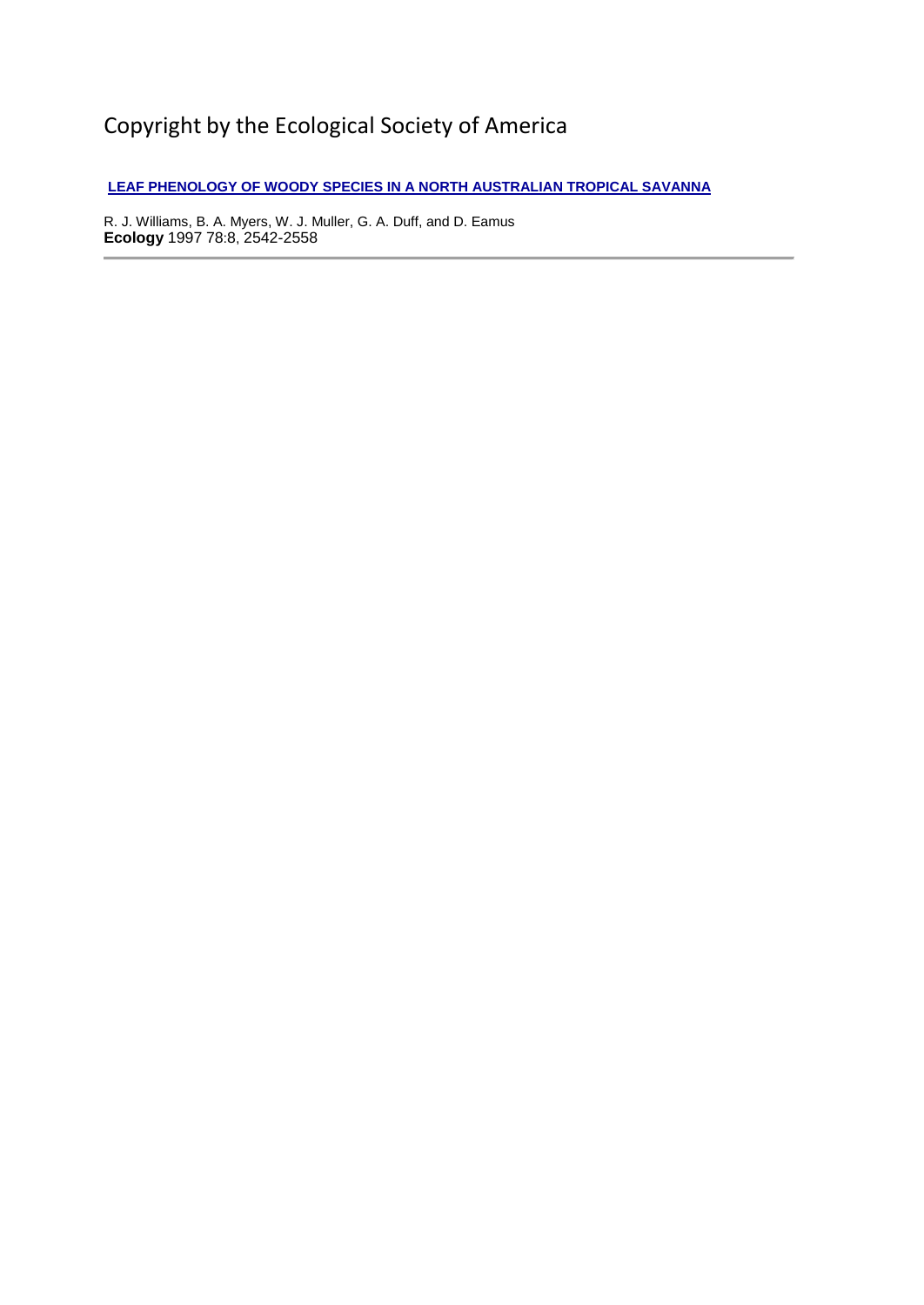# LEAF PHENOLOGY OF WOODY SPECIES IN A NORTH AUSTRALIAN TROPICAL SAVANNA

R. J. WILLIAMS,<sup>1,4</sup> B. A. Myers,<sup>2</sup> W. J. Muller,<sup>3</sup> G. A. Duff,<sup>2,4</sup> and D. Eamus<sup>2,4</sup>

1 *CSIRO Division of Wildlife and Ecology, Tropical Ecosystems Research Centre, PMB 44 Winnellie, Northern Territory, Australia*

 *School of Biological Sciences, Northern Territory University, 0909, Northern Territory, Australia CSIRO INRE Biometrics Unit, G.P.O. Box 1666 Canberra, Australian Capital Territory 2601, Australia Cooperative Research Centre for the Sustainable Development of Tropical Savannas, Northern Territory University, 0909, Northern Territory, Australia*

*Abstract.* Leaf phenology was monitored for 49 woody species (trees and tall shrubs) each month over a 2.5-year period in a humid, wet–dry tropical eucalypt savanna at Solar Village, near Darwin, Australia. In the 10 most common species, which spanned the range of phenological types, phenology was monitored every two weeks. To investigate the relationships between leaf phenology and plant water status, pre-dawn leaf water potential was monitored in eight common species every 4–6 weeks. Four main phenological types were described: (1) evergreen species, which retained full canopy throughout the year; (2) brevi- or partly deciduous species, in which the amount of canopy fell significantly, but briefly, during at least one dry season during the study period, but to levels not below 50% of full canopy; (3) semideciduous species in which canopy fell to below 50% of full canopy in each of the dry seasons; and (4) fully deciduous species, which lost all leaves during the early-mid dry season, and remained leafless for at least one month. Of these 49 species, 24% were evergreen, 20% were brevideciduous, 29% were semideciduous, and 27% were fully deciduous. Leaf fall occurred 1–2 months earlier in the dry season for the fully deciduous species than for the semideciduous species. Leaf fall in all species was coincident with the attainment of seasonal minima in leaf water potential, which were, on average, about  $-1.5$  to  $-2.0$  MPa in the evergreen and semideciduous species, compared with about  $-0.5$  to  $-1.0$  MPa in the fully deciduous species. Leaf flushing occurred throughout the dry season in the two evergreen species, with a major peak in the late dry season. In five semideciduous species and one of the fully deciduous species, leaf flushing commenced in the late dry season prior to the occurrence of any rain. In two fully deciduous species, leaf flushing occurred only after the first storms of the early wet season. There was variation in the timing of flushing, both between species within years and between years for some species. However, all species commenced leaf flushing after water potentials rose, following the attainment of seasonal minima in pre-dawn leaf water potential. Soil moisture at 1 m did not fall below permanent wilting point during the dry season; hence, reserves of soil water at the end of the dry season were sufficient to support the whole-plant rehydration that preceded leaf flushing in the absence of rain. These results are consistent with hypotheses, developed in the neotropics, that leaf phenology in trees from the wet–dry tropics is largely controlled by endogenous mechanisms.

*Key words: Australia; deciduous trees and shrubs;* Eucalyptus; *leaf flush; phenology; savanna; synchrony; tropical savanna; water potential.*

# **INTRODUCTION**

Tropical savannas are a substantial biome across the world. Savannas consist of a discontinuous stratum of trees over a more or less continuous layer of grasses (Brouliere 1983, Huntley and Walker 1985). Despite this apparent structural simplicity, there is high diversity of both species and life-forms represented within savannas, within both the herbaceous and woody strata (Bowman et al. 1993, Egan and Williams 1995, Wilson et al. 1996). The climate of tropical savanna regions

Manuscript received 5 May 1996; revised 8 May 1996; accepted 26 November 1996; final version received 7 February 1997.

is distinctly seasonal, with a summer wet season followed by a dry season, during which little or no rain falls (Huntley and Walker 1985, Tothill and Mott 1985). In tropical savannas, the temporal patterns in growth and reproduction are linked to the rhythms of the various seasons. Numerous woody species, both dominant and subdominant, are deciduous, with leaf fall occurring during the dry season. Major flushing, flowering, and fruiting events may occur at various times during both the wet and the dry season (Fensham and Bowman 1992). There may be considerable variation between years, species, and life-forms in the timing of major phenological events (Sarmiento and Monasterio 1983, van Schaik et al. 1993).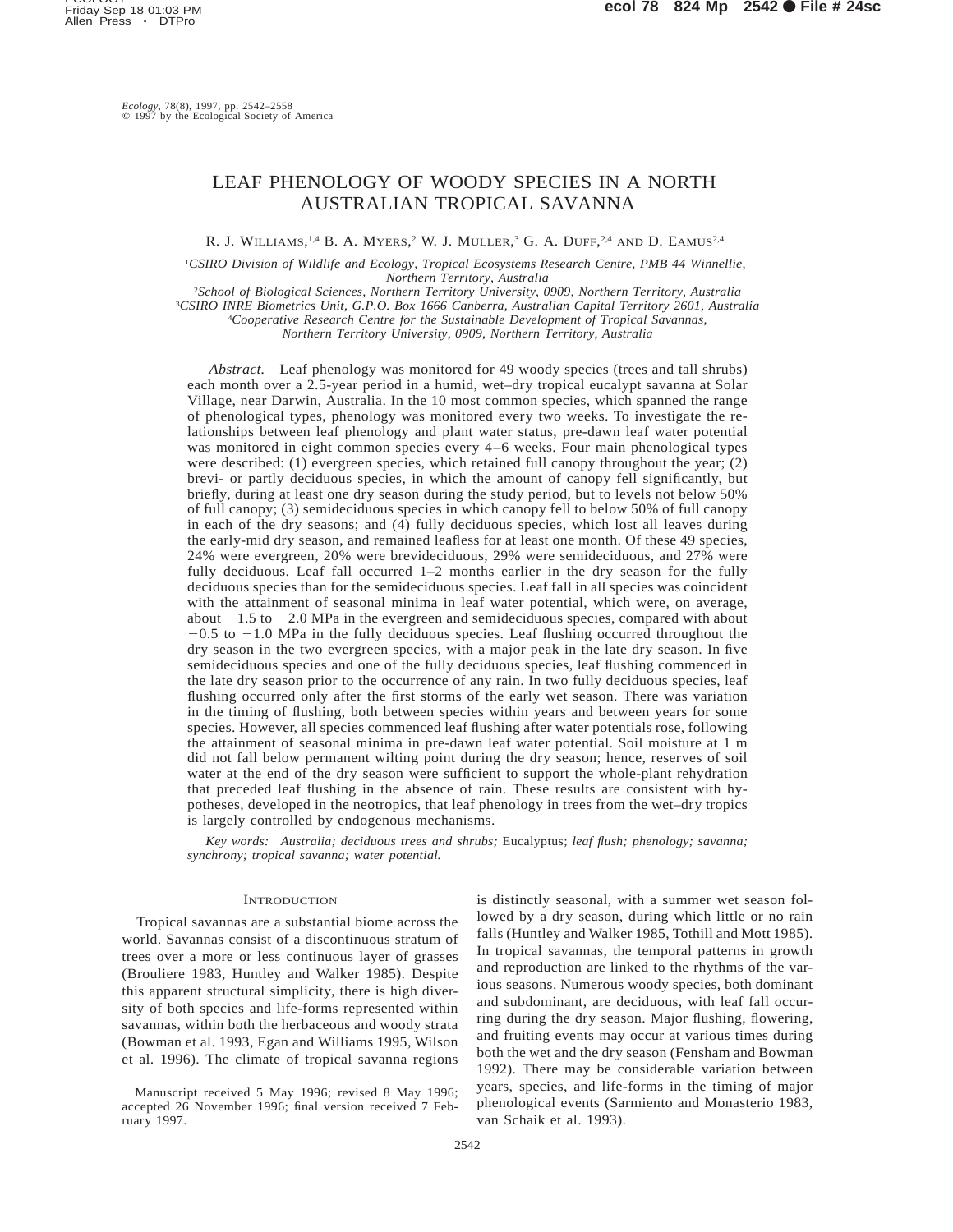In Australia, tropical savannas are the predominant vegetation type in the northern region of the country, occupying  $\sim$ 20% of the continent. Rainfall varies from  $<$  500 mm/yr to  $>$ 1800 mm/yr, and  $>$ 90% falls in the wet season between November and April (Bureau of Meteorology 1988). In Australian savannas, the occurrence of the wet season is predictable, in that the convectional storms and the monsoon always deliver rain each year. However, there is considerable interannual variability in the duration and the timing of both the onset and end of the wet season (Taylor and Tulloch 1985). Although there are distinct wet and dry periods, six seasons within the year, each approximately two months long, may be recognized (Braithwaite and Estbergs 1988): (1) the early storm period (October–November), often referred to as the ''buildup'' and characterized by increases in atmospheric humidity and patchy convective storms; (2) the early monsoon (December–January), characterized by onset of the monsoon; (3) the late monsoon (February–March), when most rain falls; (4) the late storms (April–May), representing the transition between wet season and dry season; (5) the cool dry (June–July); and (6) the hot dry (August–September), when temperatures are high and both soil and atmospheric moisture levels are lowest.

Australian savannas are, in general, dominated by *Eucalyptus* species in the upperstory, with a variety of annual and perennial  $C_4$  grasses dominating the understory. Broadleaf, pantropical trees and shrubs may occur in the upper-midstories; many of these species are deciduous (Bowman et al. 1988, Wilson et al. 1996). In the Northern Territory, the structure of the savannas varies from open forest (sensu Specht 1981) in the wetter coastal and subcoastal regions of the north, to woodlands and low open woodlands of the more arid interior. Various phenological types, from evergreen to deciduous, occur within the woody component of the savannas (Wilson et al. 1990, 1996).

There have been fewer studies of phenological patterns of trees and shrubs in the savannas of the Australian tropics (Bowman et al. 1991, Dunlop and Webb 1991, Burrows and Burrows 1992, Wilson et al. 1996), compared with numerous studies in other savanna areas of the world (e.g., Africa: Menaut and Cesar 1979, Chidumayo 1990; South America: Monasterio and Sarmiento 1976, Medina 1982, Sarmiento and Monasterio 1983, Medina and Silva 1990; India: Yadava 1990). In conjunction with phenological studies in closed-canopy rain forests in the seasonal tropics, these studies have identified major issues with respect to ecosystem form and function: the extent of deciduousness, the nature of phenological types or guilds, the timing and degree of synchrony of the major phenophases, and the proximate and ultimate causes of phenological events (Reich and Borchert 1982, 1984, van Schaik et al. 1993, Borchert 1994*a*, *b*, *c*, Reich 1995).

In Australian savannas, there has been no long-term,

quantitative assessment of the variation in the patterning of leaf fall and leaf flush between species and between years. Moreover, the relationships between plant water status and leaf fall and leaf flush are also unknown. The aim of this paper is to quantify the interseasonal and interannual patterns of leaf phenology for 49 woody species in a stand of eucalypt savanna, near Darwin, and to relate these patterns to variation in soil moisture and whole-plant water status. We ask the following key questions. What is the seasonal pattern of foliage abundance? What is the degree of variation in deciduousness within the woody species? When are the peak periods of leaf fall and leaf growth? Is the timing of leaf fall and leaf flush synchronous between species, and between individuals within species? What interannual variation exists in these patterns? Are the major leaf phenophases associated with changes in the internal water balance of the plant (the degree of hydration), as proposed by Reich and Borchert (1982, 1984)?

#### STUDY SITE

The study was carried out at Solar Village ( $\sim$ 12°40' S,  $131^{\circ}10'$  E), 35 km southeast of Darwin, in the wetter end of the Australian savanna biome, from September 1992 to February 1995. The site is described in detail by Fensham (1990). Annual rainfall is  $\sim$ 1600 mm. Temperatures are high year-round: average January (wet season) maximum and minimum temperatures are  $31.8^{\circ}$ C and  $24.8^{\circ}$ C, respectively; the corresponding averages for July (dry season) are  $30.5^{\circ}$ C and  $20.0^{\circ}$ C. The vegetation is open forest (sensu Specht 1981) dominated by *Eucalyptus miniata* and *E. tetrodonta,* with a variety of woody species such as *Erythrophleum chlorostachys, Xanthostemon paradoxus,* and *Terminalia ferdinandiana* as canopy subdominants, over a sparse understory of perennial and annual grasses such as *Sorghum, Chrysopogon,* and *Ericahne* spp., and small shrubs. The soil is a sandy loam overlying lateritic hardpan layers  $0.5-1.5$  m beneath the surface. This vegetation–soil alliance is typical for the higher rainfall areas in the Top End of the Northern Territory (Wilson et al. 1990, 1996, Williams et al. 1996). The site has not been burned since 1978, a fire-free period that is unusual for Australian savannas (Braithwaite and Estbergs 1985). The climate of the Darwin region is described in detail by McDonald and McAlpine (1991).

#### **METHODS**

# *Regional and site climate and microclimate*

Monthly rainfall data for the study period (September 1992–February 1995) were compiled from records collected at two Australian Bureau of Meteorology rainfall stations: Collard Road,  $\sim$  5 km from the study site, and Darwin Airport,  $\sim$ 35 km from the site. Average monthly values for relative humidity (at 1500) for the period of the study, and average monthly longterm mean global daily irradiance were calculated from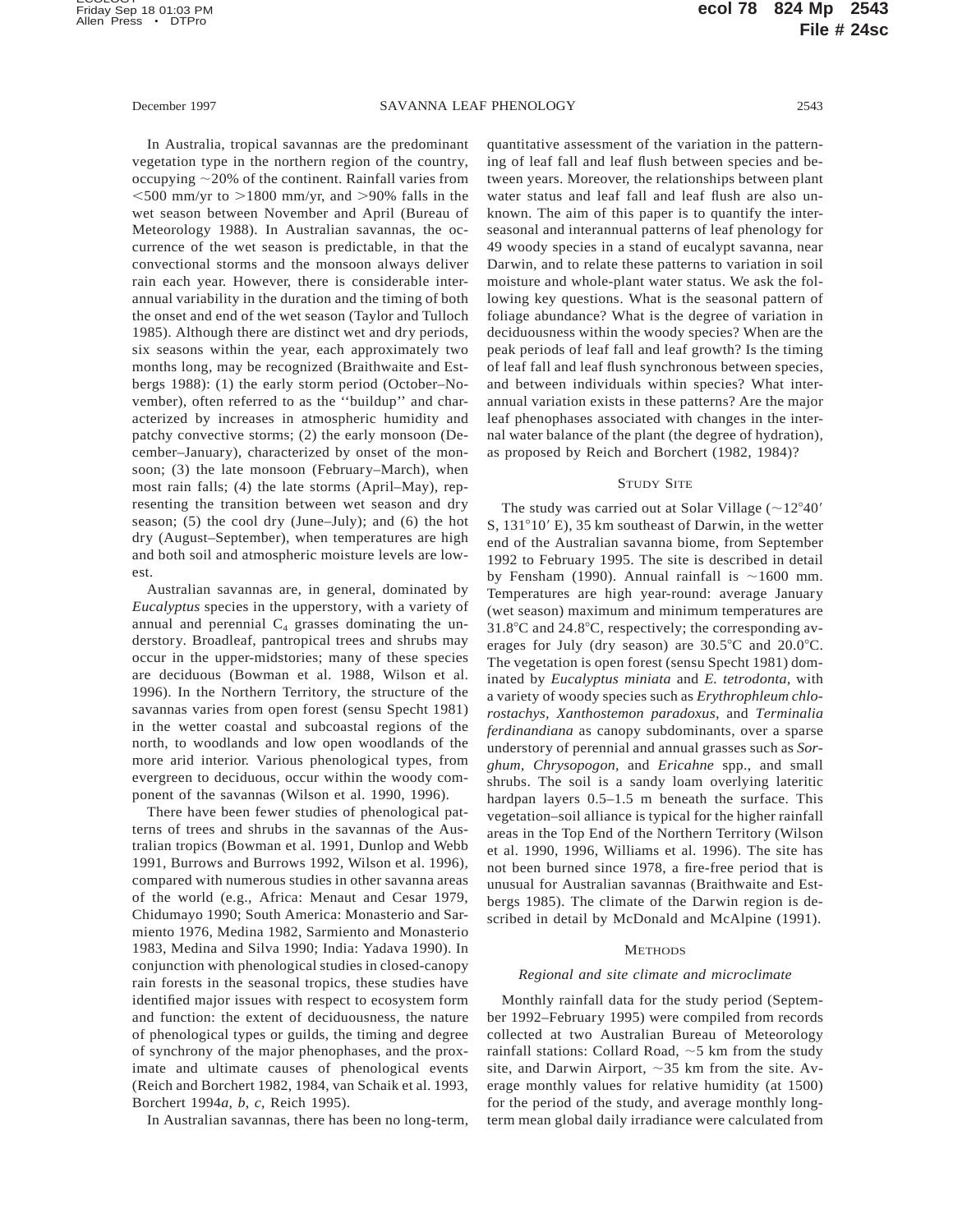the Darwin Airport climatic data set (Australian Bureau of Meteorology). Volumetric soil moisture content was measured at eight locations along a 150-m transect at the study site, using a portable TDR system (TRASE Instruments, Soil Moisture Equipment Corporation, Goleta, California USA). Depths of 0–50 cm and 0– 100 cm were sampled every 2–4 weeks from April 1993 to January 1995.

### *Species selection*

Within an area of  $\sim$ 2 ha, reproductively mature individuals of 49 woody species (trees and tall shrubs) were selected and tagged. Depending on abundance, 2–10 individuals were tagged for each species; there were 2–3 replicates for the less common species and 10 replicates for the 10 most common species. Individuals of the 10 most common species were located within a  $160 \times 50$  m belt transect. These 10 species were *Eucalyptus miniata, E. tetrodonta, E. porrecta, E. clavigera, Xanthostemon paradoxus,* (Myrtaceae), *Erythrophleum chlorostachys* (Caesalpiniaceae), *Terminalia ferdinandiana* (Combretaceae), *Cochlospermum fraseri* (Bixaceae), *Planchonia careya* (Lecythidiaceae), and *Buchanania obovata* (Anacardiaceae); nomenclature follows Dunlop et al. (1990). For the two dominant trees, *Eucalyptus miniata* and *E. tetrodonta,* 10 reproductively immature, sapling stage individuals (height  $4-6$  m; diameter at breast height  $<$ 10 cm) were surveyed, in addition to the 10 adult individuals. These 10 species constitute  $>95\%$  of the tree basal area at the site, as they do for most savannas in the Darwin region (Wilson et al. 1990).

## *Assessment of phenological state*

Over the period September 1992–February 1995, observations of the vegetative state of each individual were made at the beginning of each month for the less common species and twice per month (beginning and middle) for the 10 common species. Reproductive phenology was also recorded; the seasonal variation in these patterns will not be reported in detail in this paper.

For each individual tree, the phenological state of the foliage was described in terms of the following four categorical variables, which incorporated estimates of canopy abundance and the amount and type of foliage.

1) Canopy fullness: the amount of canopy as a proportion of the potentially complete cover, as defined by the extent of the outer, live branches in the canopy. The scales of cover were 0, absent;  $1, \le 2\%$ ;  $2, 2-25\%$ ; 3, 26–50%; 4, 51–75%; 5,  $>75\%$  cover.

2) New foliage: the percentage, by estimated area, of the canopy that consisted of new, young foliage. Such foliage in all species was easily distinguishable from older, mature foliage on the basis of leaf color and/or size. Categories were 0–4 (as for the canopy fullness variable); 5, 75–99% cover; and 6, 100% new foliage.

3) Leaf buds: the percentage, by estimated number,

of new foliage that consisted of leaf buds (juvenile, unexpanded leaves  $< 0.5 \times$  the length of a fully expanded adult leaf). Categories were 0–6, as in variable  $(2)$ 

4) Expanded leaves: the percentage, by number, of new foliage that consisted of more or less expanded leaves ( $> 0.5 \times$  adult leaf length). Categories were 0– 6, as in variable (2).

# *Litter fall*

To assess the seasonal patterns of leaf fall, litter traps were placed under seven trees of each of eight of the 10 major species (*Buchanania obovata* and *Eucalyptus porrecta* were not sampled). These traps were made of nylon shade cloth that hung from a metal ring (0.6 m in diameter), held at  $\sim$ 1 m from the ground. Two traps were placed under each of the larger trees and one under each of the smaller trees. The contents of the traps were collected each month from September 1992 to December 1994. These samples were sorted into the leaves of the target species, leaves of other species, and miscellaneous fragments (bark, fruit, etc.). The sorted samples were oven-dried to constant mass at 60°C and weighed. Leaf fall was expressed in grams per square meter per tree.

#### *Data analysis*

*Community-wide patterns.*—Categorical abundance measures of each phenological variable for each individual tree were converted to their midrange (median) percentage values. For each of the 30 sample months, the median value of each phenological variable was calculated for each of the 49 species. From the medians for canopy fullness and new foliage, an index of growth was calculated for each species at each month:

growth index  $=$  [median canopy fullness

### $\times$  median new foliage]/100

where median canopy fullness and median new foliage are both expressed as percentages. This index was constrained between 0 and 87.5 by the definition of its component variables.

Overall community-wide trends (pooled species) were obtained for canopy fullness and the growth index by calculating means over the 49 species for each month. Leaf growth was further analyzed by calculating, at each month, the percentage of the 49 species with (a) leaf buds, and (b) expanded leaves, present; i.e., category 1 or greater in phenological variables (3) and (4), respectively.

The 49 species were categorized into leaf phenological types (evergreen through deciduous) on the basis of the degree of canopy fullness exhibited by each species over the study period. For 1993 and 1994, when monthly data were available for the whole of the year, the absolute minimum canopy fullness for each species during the year was calculated.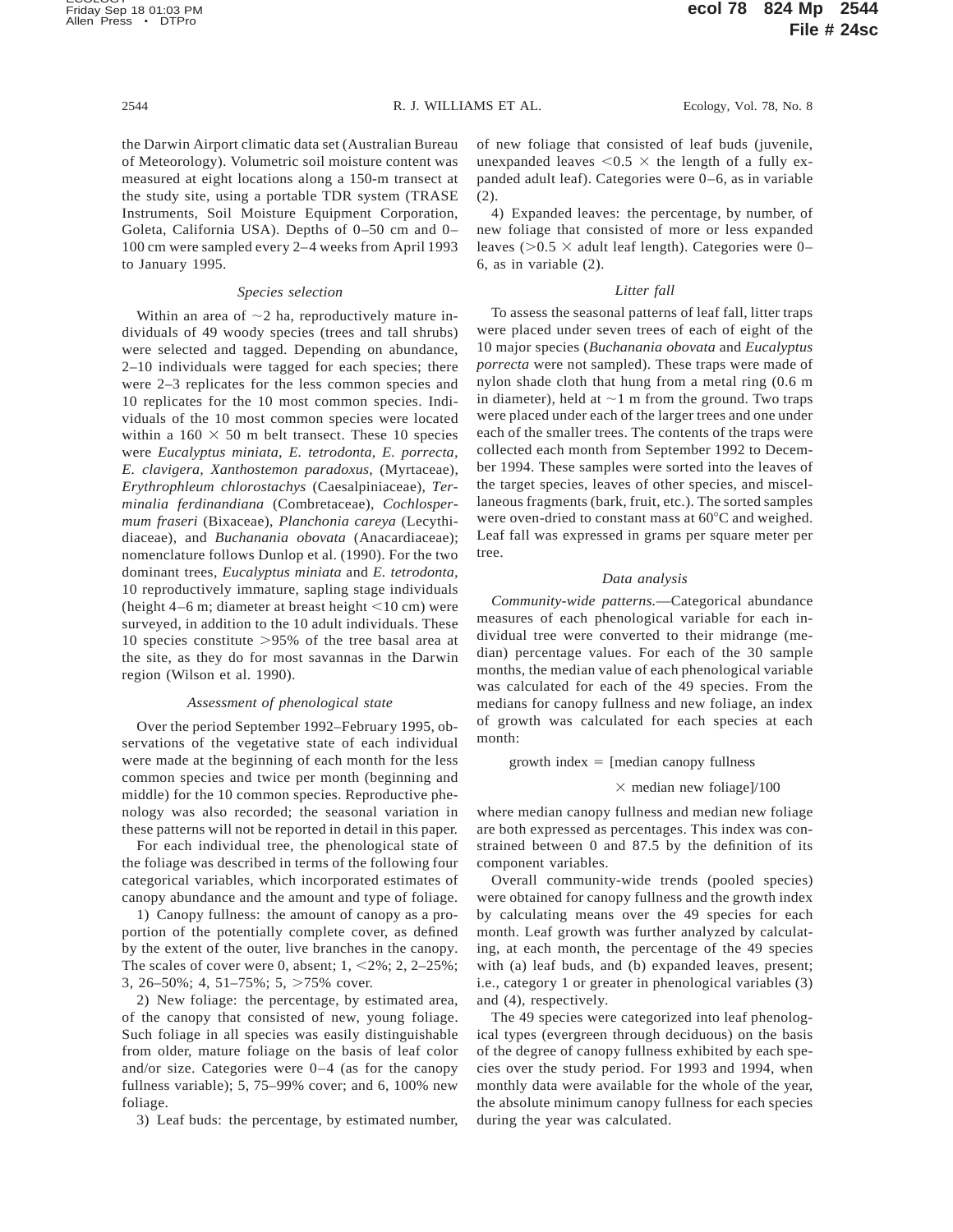Differences between phenological types were assessed for canopy traits such as minimum canopy cover and the duration of low canopy cover. These were not tested by formal statistical means, because the canopy characteristics were used to define the types. We did, however, test for formal statistical differences between types in the growth characteristics, which were not used in the classification. Difference between types in the growth index at peak flushing time, and the timing of growth initiation, were tested using a two-factor ANO-VA with type differences tested against species within types, and year differences and the type  $\times$  year interaction tested against species within types  $\times$  year. Homogeneity of variance was assessed by plots of standardized residuals vs. fitted values; in all cases the assumption of homogeneity was satisfied without needing to transform the data. All analyses were performed using GENSTAT 5 (Genstat 5 Committee 1994).

*Ten common species.*—For the 10 common species; for which there were 10 replicate individuals, more detailed statistical analyses were undertaken. For these analyses, adult and sapling stage individuals of the two dominant eucalypts (*E. miniata* and *E. tetrodonta*) were treated as separate species. The mean canopy fullness for each of the 60 bimonthly samples was calculated for each species. Bimonthly samples were assigned numerical values, such that  $1 = 1$  January,  $1.5 = 15$ January,  $\ldots$ , 12 = 1 December, 12.5 = 15 December. The timing of substantial, consistent reductions in canopy fullness was assessed for each species by calculating the mean sample time over all trees (using this numerical scale) at which canopy fullness fell below 75% and remained so for two or more consecutive sample periods. The timing of the initiation of growth was similarly determined by calculating the mean sample time when flushing commenced; bimonthly samples for each individual tree were assigned numerical values as before. The mean difference in time between the nadir of canopy abundance and the peak of the growth index was also calculated for each species in each year. (For some species, this was not possible in 1992, because the study commenced after their period of minimum canopy abundance).

Pre-dawn leaf or stem water potential was monitored over the study period in eight of the 10 common species (*Buchanania obovata* and *Eucalyptus porrecta* were not studied). Measurements were taken with a Scholander-type pressure chamber, every 4–6 weeks during the dry season and every 2–4 months during the wet season. Standard techniques for the measurement of pre-dawn water potential were employed. Two leaves from each of 5–7 individuals per species were sampled at any one time; stem water potential was determined for deciduous species when they were leafless during the dry season. Details of the methods and data analyses are given in Duff et al. (1997) and Myers et al. (1997).

Differences between species and between years in

the major phenological events (timing of canopy loss, time of initial flushing, and difference in time between canopy minimum and growth index maximum) were tested by two-factor ANOVAs applied to their derived measures as previously determined. In these analyses, species differences were tested against replicate trees within species, and year differences and the species  $\times$ year interaction were tested against the residual variation. As before, the assumption of homogeneity of variance was satisfied without needing to transform the data, and the analyses were performed using GENSTAT 5.

# RESULTS

# *Regional and site climate and microclimate*

Annual rainfall during each of the two complete wet seasons of the study period (1992–1993 and 1993– 1994) was  $\sim$ 1650 mm (Fig. 1a), which was close to the long-term average for this location. The first significant rains  $(>=25$  mm) occurred in September in 1992; in both 1993 and 1994, such rains did not occur until October. No rain fell during the June–August period in each year, as is typical for the region (McDonald and McAlpine 1991). Seasonal variation in the pattern of relative humidity (RH, at 1500) over the study period (from Darwin Airport) is given in Fig. 1b. Afternoon RH was highest during the January–March period, after which there was a rapid decline to seasonal minima in the June–July period. RH increased during the July– September period in each year, 1–2 months prior to the occurrence of any rains. Volumetric soil moisture content at 0–50 cm and 0–100 cm was maximal during February–March in each year (at  $\sim$  20–25% of volume; Fig. 1c). Soil moisture declined rapidly with the onset of the dry season in April–May. Throughout the dry season, soil moisture varied between 5% and 8% at 0– 50 cm, but remained  $>10\%$  (the permanent wilting point for a sandy loam soil) at 0–100 cm throughout the year. Relative humidity declined steeply in April– May, in both 1993 and 1994, and was lowest in July. Long-term daily global irradiance averaged  $\sim$  20 MJ/m<sup>2</sup> (Fig. 1d), with a minimum in June (early dry season) and a maximum in October.

# *Community-wide phenological patterns*

The monthly pattern of average canopy fullness (pooled species) for the 30-month period, September 1992 to February 1995, is shown in Fig. 2. Canopy fullness was greatest in the wet-season months (December–March) and began to decline in April with the onset of the dry season. Minimum canopy levels occurred late in the dry season (September). Reestablishment of canopy commenced late in the dry season (September–October) each year, and was more or less complete by December.

The monthly variation in the growth index (pooled species) for the period September 1992 to February 1995 is shown synoptically with the seasonal canopy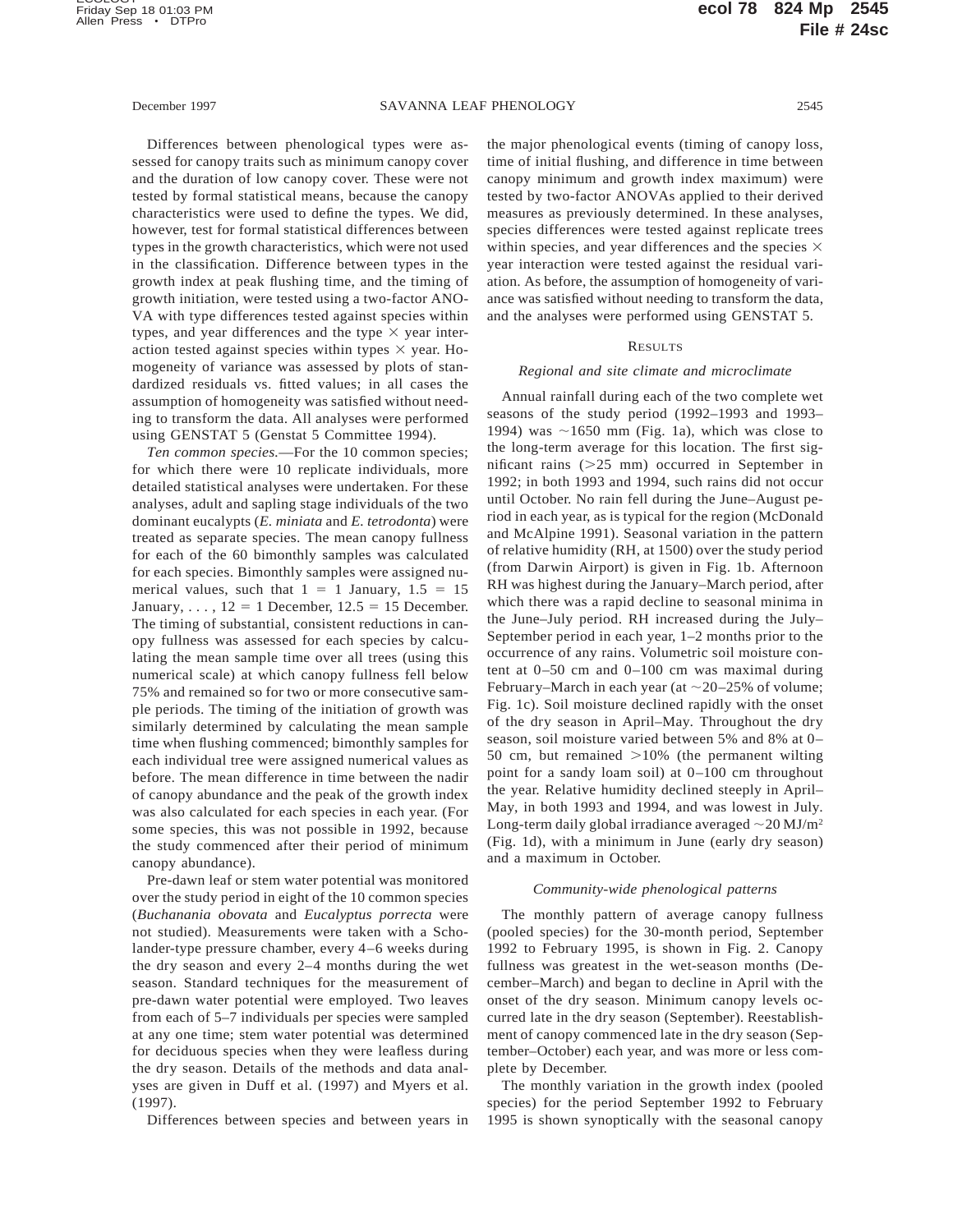

FIG. 1. Local and regional climatic data for Solar Village, Australia. (a) Monthly rainfall totals for the period September 1992 to February 1995 at the Collard Road Bureau of Me-

patterns in Fig. 2. Growth occurred in all months in all years, but the seasonal pattern was very pronounced. The growth index was maximal during the late dry season/early wet season transitional period (September–November). The growth index (Fig. 2) and the proportion of species growing (Fig. 3) were both substantially greater at these times than at any other, with 75– 95% of species producing new leaves. Growth was low at the end of the wet season (April–May), as measured by both the growth index and the number of species growing. Growth did not cease during the dry season (April–September), when 10–40% of species produced new leaves (Fig. 3). Flowering was also concentrated in the mid-late dry season and buildup periods (Table 1).

Four major phenological leaf types were recognized within the 49 species surveyed (Figs. 4–7, Tables 1 and 2), based on the seasonal pattern of canopy abundance. Type I species were evergreen. Individual trees of such species maintained a high level of canopy  $($  >75% cover) throughout the year in each of the sample years (Fig. 4.) Such species accounted for 24% of the woody species surveyed (Table 1). Type II species were part deciduous, or brevideciduous (sensu Monasterio and Sarmiento 1976), with seasonal declines in the abundance of the canopy in at least one of the dry seasons during the study period, but with the average canopy fullness remaining at moderate levels  $(>\frac{50}{%}$  cover) throughout the year (Fig. 5; Table 1). This group accounted for 20% of the species surveyed. Type III species were semideciduous, with regular, consistent seasonal reductions in canopy fullness in the dry season to relatively low average minimum levels (15–50% cover; Fig. 6 and Table 1). The behavior of individuals within species within this latter group varied substantially. Some individuals had definite periods of leaflessness; others maintained relatively high levels of canopy fullness, with canopies consisting of both old and new foliage. Such species accounted for 29% of those surveyed. Type IV species were fully deciduous. In this group of species every individual of each species lost all its leaves for a period of at least one month during each dry season (Fig. 7; Table 1); 27% of the species were fully deciduous.

The differences between the four phenological types in the mean minimum levels of canopy fullness, the mean duration of canopy at levels  $<50\%$ , and the mean duration of leaflessness are summarized in Table 2. In

<sup>←</sup>

teorology rainfall recording station, 5 km from the study site ( $\bullet$ ), and Darwin Airport, 35 km from the site ( $\circ$ ). (b) Average daily relative humidity (at 1500) for each month of the study (Darwin Airport data). (c) Average volumetric soil moisture content  $(\% )$  for the study period:  $\circlearrowright$ , 0–50 cm;  $\bullet$ , 0–100 cm. For each mean,  $n = 8$ . (d) Long-term average monthly irradiance for Darwin Airport (each month represents the mean of 20 years of records).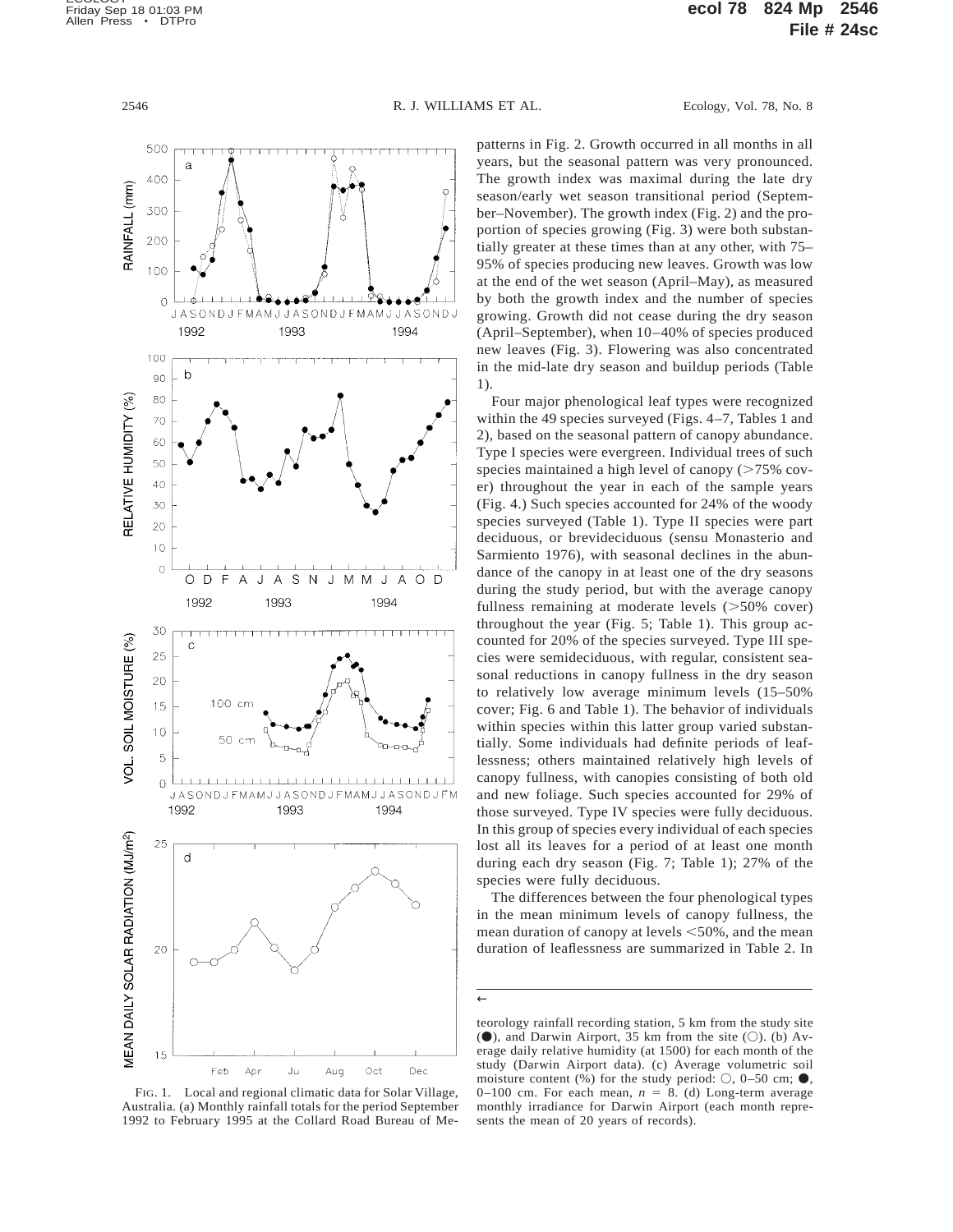

FIG. 2. Mean monthly values of the canopy fullness  $(\bullet)$ and growth index  $(O)$ , pooling 49 species, from September 1992 to February 1995.

addition to these differences between types with respect to canopy abundance, the four phenological types also exhibited significant differences in patterns of growth (Figs. 4–7, Table 2). For all types, the average peak period of growth was the transition time between the late dry and early wet seasons (September–November). However, the commencement of leaf flush was significantly earlier (by 4–6 wk) in the evergreen and brevideciduous than in the semideciduous and fully deciduous types. The four types also differed significantly in the intensity of the growth peaks, as defined by the average maximum growth indices at times of peak flush: 23.2 for evergreen species, 24.2 for brevideciduous species, 41.6 for semideciduous, and 51.0 for fully deciduous species. These differences were tested by one-way ANOVA (pooled times) for the growth parameters: Maximum Growth index  $(F_{3,46} = 18.4;$  SED [standard error of differences between means]  $= 7.1$ ;  $P < 0.001$ ); and Flush Time ( $F_{3,46} = 6.3$ ; SED = 0.7;  $P < 0.001$ ).

# *Patterns in the 10 common species*

The patterns displayed in the 10 common species were representative of the patterns of the four phenological types. The evergreen species were *Eucalyptus miniata* and *E. tetrodonta*; the brevideciduous species was *Eucalyptus porrecta*; the semideciduous species were *E. clavigera, Erythrophleum chlorostachys, Xanthostemon paradoxus,* and *Buchanania obovata*; the fully deciduous species were *Terminalia ferdinandiana, Cochlospermum fraseri,* and *Planchonia careya.*

*Leaf fall.*—Leaf fall occurred throughout the study period, but the seasonal patterns were very pronounced (Fig. 8). Peak leaf fall occurred in the early-mid dry season (June and July, even in evergreen species; Fig. 8a), with secondary peaks late in the dry season (August–September). In 1993, leaf fall peaked in June in all types; in 1994 peak leaf fall was in May in the deciduous species (Fig. 8c), compared with August in the evergreen species and semideciduous species (Figs. 8a, b).

*Variation in canopy fullness.*—The seasonal patterns

of canopy fullness, growth index, and leaf/stem water potential for the the dominant species are displayed synoptically in Fig. 9. Summary parameters concerning the timing of events are given in Tables 3–6. All species exhibited considerable interannual, interspecific, and interindividual variation in the timing and extent of the main phenological events and in the patterns of leaf water potential.

The evergreen species, *Eucalyptus miniata* and *E. tetrodonta,* maintained average canopy fullness levels of  $\geq$ 75% for almost all of the study period (Fig. 9a, b), with only minor reductions in canopy during the latter part of each dry season. The juvenile, sapling stages of these two species (Fig. 9c, d) experienced more pronounced canopy reductions than their adult counterparts, with significant reductions in canopy to levels <75% during each of the dry seasons. The semideciduous and fully deciduous species began to lose canopy at various times during the dry season. In the semideciduous species, average minimum canopy values were 20–55% (Fig. 9e–l). For species within this group, there was considerable interindividual variation in the pattern of canopy fullness. Although average canopy fullness did not reach zero at any time, some individual trees of all species in this group did have periods of leaflessness during at least one dry season. The fully deciduous species commenced canopy reduction in April–May, were leafless by May–June, and remained leafless for 1–4 months (Fig. 9j–l).

There was considerable interspecific variation in timing of the commencement of consistent canopy reduction. This index represents that time when canopy fullness first dropped to less than maximal (87.5%) and declined further in the following two sampling periods, for the 1993 and 1994 dry seasons (Table 3). Canopy reduction commenced earliest (May and June) in the three fully deciduous species (*Cochlospermum, Terminalia,* and *Planchonia*). This was significantly earlier than most of the semideciduous and evergreen species in each year  $(F_{11, 193} = 62.9; P < 0.001)$ . The two dom-



FIG. 3. The percentage of species  $(n = 49)$  with leaf buds ( $\circ$ ) and expanded leaves ( $\bullet$ ) from September 1992 to February 1995.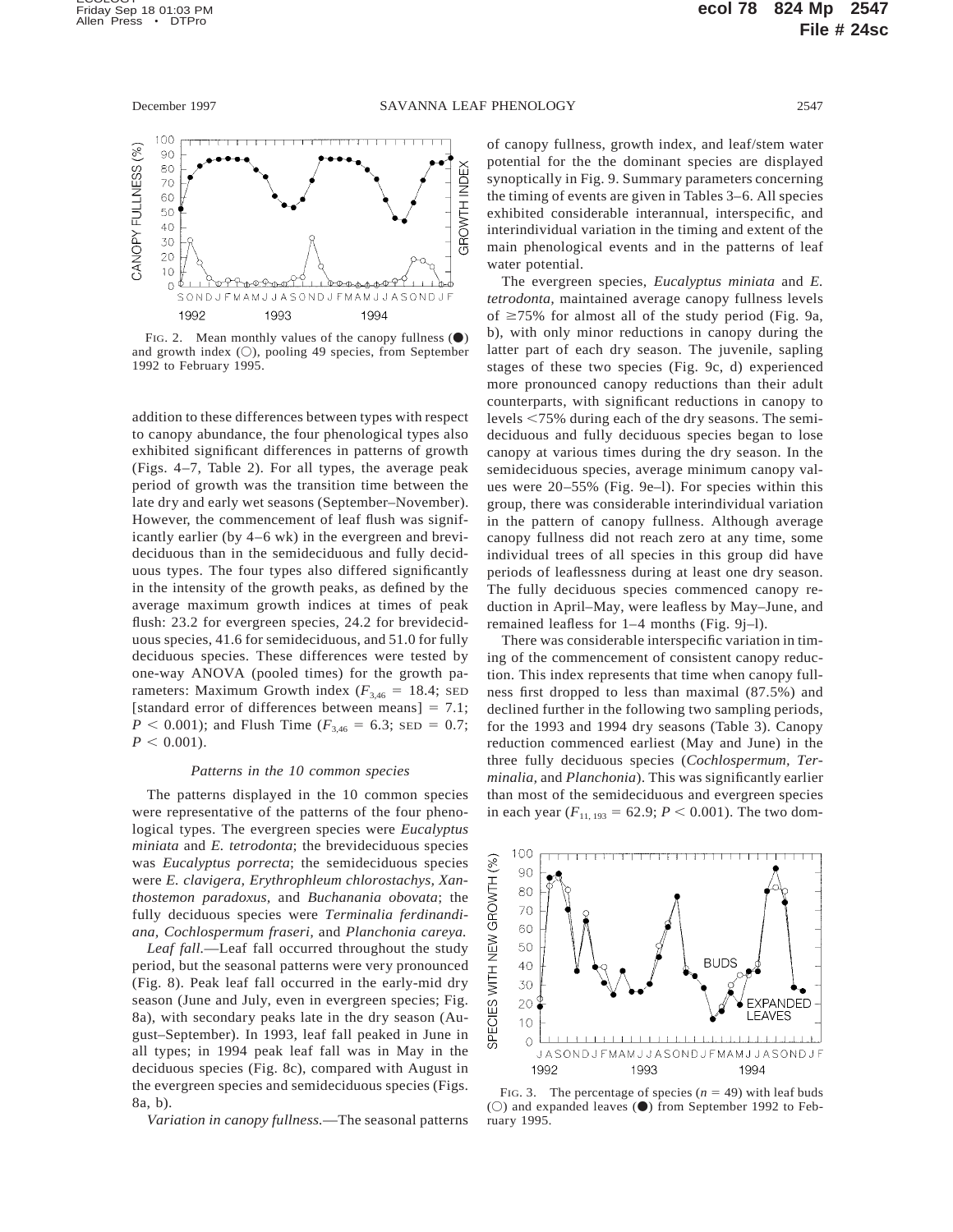TABLE 1. Summary of abundance and phenological data for evergreen, brevideciduous, semideciduous, and fully deciduous trees at Solar Village, northern Australia.

| Species                           | BA†  | MinCan‡   | Growth             | Flowering          |
|-----------------------------------|------|-----------|--------------------|--------------------|
| A) Evergreen species              |      |           |                    |                    |
| Eucalyptus miniata                | 4.4  | $Sep-Oct$ | Jun-Dec            | May-Jul            |
| Eucalyptus tetrodonta             | 4.0  | Sep-Nov   | $Jun-Dec$          | Jun-Sep            |
| Acacia auriculiformis             | 1.4  | Sep-Nov   | $Jun-Sep$          | $May-Jul$          |
| Acacia mimula                     | 0.1  | Sep-Nov   | Jun-Oct            | May-Jun            |
| Denhamia obscura                  | 0.01 | Sep-Nov   | Jun-Feb            | Dec-Jan            |
| Acacia dimidiata                  | 0.01 | Sep-Nov   | Jun-Nov            | Jun-Jul            |
| Acacia oncinocarpa                | 0.01 | Sep–Nov   | Jul–Oct            | May-Jun            |
| Exocarpus latifolius              | 0.01 | Sep–Nov   | Oct                | Dec-Jan            |
| Livistona humilis                 | 0.01 | Sep-Nov   | Jul–Nov            | Jan-Feb            |
| Maranthes corymbosa               | 0.01 | Sep-Nov   | Jul–Oct            | $\cdots$           |
| Opilia amentacea                  | 0.01 | Sep-Nov   | Jul–Nov            | Aug-Dec            |
| Pandanus spiralis                 | 0.01 | Sep–Nov   | Dec–Feb            | .                  |
| B) Brevideciduous species         |      |           |                    |                    |
|                                   | 0.3  | Jul–Oct   |                    | $Oct$ - $Feb$      |
| Eucalyptus porrecta               | 0.1  |           | Sep–Nov            |                    |
| Acacia aulacocarpa                | 0.04 | Jul–Aug   | Sep–Nov<br>Jul–Nov | May-Aug<br>Jul–Nov |
| Persoonia falcata                 | 0.01 | Jul–Aug   | Oct-Dec            |                    |
| Calytrix exstipulata              |      | Aug–Nov   |                    | Jun-Aug            |
| Acacia holosericea                | 0.01 | Sep-Nov   | Oct-Dec            | May-Aug            |
| Alstonia actinophylla             | 0.01 | Jul–Aug   | $Oct-Dec$          | Sep–Nov            |
| Dodonaea oxyptera                 | 0.01 | Aug       | Sep–Dec            |                    |
| Eucalyptus bleeseri               | 0.01 | Aug–Sep   | $Oct$ -Nov         | Mar-Aug            |
| Grevillea pteridifolia            | 0.01 | $Aug-Oct$ | Nov-Feb            | May-Jun<br>Jan-Feb |
| Pittosporum melanospermum         | 0.01 | Aug-Nov   | $Sep-Dec$          |                    |
| C) Semideciduous species          |      |           |                    |                    |
| Erythrophleum chlorostachys       | 3.4  | Sep       | Sep–Nov            | Oct                |
| Xanthostemon paradoxus            | 2.0  | Sep-Nov   | Oct-Dec            | Nov-Feb            |
| Buchanania obovata                | 0.4  | Jul–Aug   | Sep-Nov            | Oct-Nov            |
| Eucalyptus clavigera              | 0.3  | Jul–Sep   | Aug-Oct            | Oct                |
| Alphitonia excelsa                | 0.1  | Aug-Nov   | Jun-Nov            | Feb-Apr            |
| Canarium australianum             | 0.02 | $Aug-Sep$ | Oct-Dec            | Oct                |
| Timonius timon                    | 0.01 | Jul–Oct   | Oct-Dec            | Dec                |
| Dolichandrone filiformis          | 0.01 | Jun-Aug   | Sep-Dec            | $\ddotsc$          |
| Grevillea decurrens               | 0.01 | Aug–Nov   | Oct-Dec            | Feb-Mar            |
| Petalostigma quadriloculare       | 0.01 | Sep-Nov   | $Oct$ -Dec         | Oct-Nov            |
| Planchonella pohlmaniana          | 0.01 | Sep-Nov   | $Oct$ -Dec         | $Oct-Jan$          |
| Pogonolobus reticulatus           | 0.01 | $Sep-Oct$ | Oct-Nov            | Nov-Feb            |
| Strychnos lucida                  | 0.01 | Aug-Sep   | $Oct$ -Dec         |                    |
| Syzygium bleeseri                 | 0.01 | Jun-Nov   | Aug-Jan            | $Oct$ -Nov         |
| D) Fully deciduous species        |      |           |                    |                    |
| Terminalia ferdinandiana          | 2.0  | Jun-Nov   | Oct-Dec            | Nov-Jan            |
| Planchonia careya                 | 0.6  | Jul–Oct   | Sep-Dec            | Oct-Dec            |
| <b>Brachychiton diversifolius</b> | 0.3  | May-Oct   | Sep-Nov            | $Aug-Sep$          |
| Cycas armstrongii                 | 0.2  | May-Sep   | Jul-Nov            | $\cdots$           |
| Croton arnhemicus                 | 0.1  | May-Oct   | $Oct$ -Dec         | $Nov-Jan$          |
| Cochlospermum fraseri             | 0.02 | Jun-Nov   | Oct-Dec            | Jun-Oct            |
| Ficus scobina                     | 0.02 | Jul-Oct   | Oct-Dec            | Jul-Aug            |
| Breynia cernua                    | 0.01 | May-Oct   | $Oct$ -Dec         | Nov-Dec            |
| Antidesma ghaesembilla            | 0.01 | $Apr-Oct$ | Oct-Dec            | Nov-Feb            |
| <b>Brachychiton</b> megaphyllus   | 0.01 | Jun-Oct   | Oct-Nov            | Jul–Oct            |
| Clerodendrum floribundum          | 0.01 | Jun-Nov   | Oct-Dec            | Dec-Feb            |
| Gardenia megasperma               | 0.01 | Jul-Nov   | $Oct$ -Dec         |                    |
| Vitex glabrata                    | 0.01 | Jul–Oct   | $Oct$ -Dec         | Sep-Dec            |

† Basal area, measured as m2/ha.

<sup> $\ddagger$ </sup> Months of minimum canopy cover, where canopy cover is <50% for semi- and fully deciduous species.

§ Months of growth, in which new foliage is  $>25\%$  of canopy cover.

\ Months of peak flowering for a 2.5-yr period, from September 1992 to February 1995.

Ellipses ( $\cdots$ ) indicate no record available.

inant species, *Eucalyptus miniata* and *E. tetrodonta,* differed significantly in the commencement of canopy reduction (early September and late September, respectively). The timing of canopy reduction also differed significantly between adults and saplings in both *E. miniata* and *E. tetrodonta.* These two eucalypts were also significantly later than the other two eucalypts (*E. clavigera* and *E. porrecta*) in commencing canopy reduction.

There was significant, but modest, interannual vari-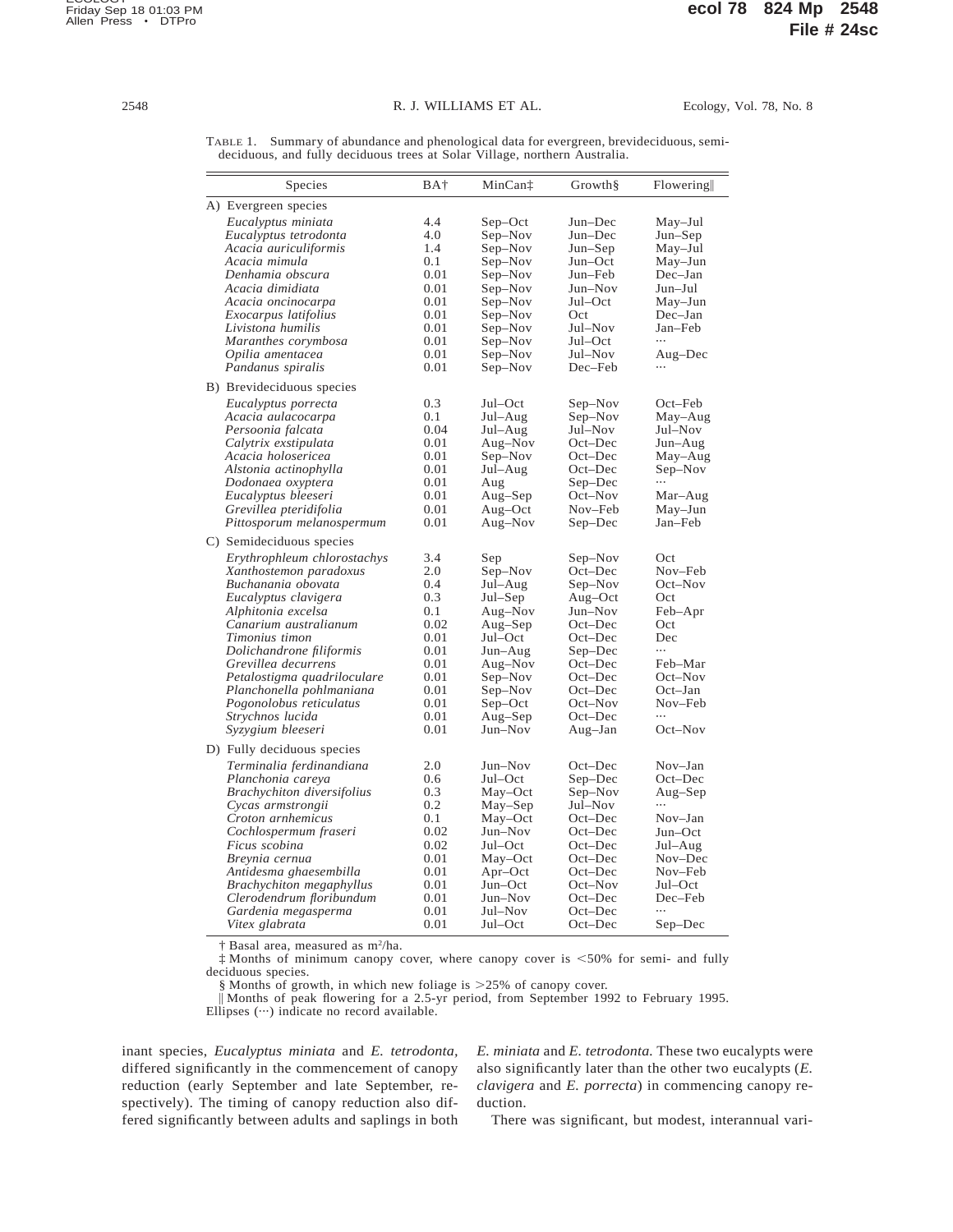

FIG. 4. Mean monthly canopy fullness  $(\% , \bullet)$  and growth index  $(O)$  for evergreen species.

ation in the timing of canopy reduction (Table 3). Mean canopy reduction (pooled species) occurred about two weeks earlier in 1994 than in 1993. Variation within individual species was also substantial, as indicated by the standard errors of the species means (Table 3). For example, it was as much as 5–7 weeks in *Eucalyptus miniata, E. porrecta,* and *Buchanania. Terminalia,* in contrast, was more consistent between years in the timing of canopy reduction, as indicated by the lower standard errors of the species means (Table 3).

*Variation in growth index.*—Leaf flushing commenced over a range of times, from the early dry season to the late-dry/dry–wet transition period (Fig. 9; Tables 4 and 5). The peaks of growth in these 10 species were in the transitional, ''buildup'' period of October–November, but there were significant differences between species in the timing of initiation of growth (Fig. 9; Table 5) and the timing of peak growth (Fig. 9; Table 6). All individuals of all species had flushed to full canopy levels by the beginning of December in each year (Fig 9). The growth index of all species was low during the mid-late wet season.

In the two evergreen species, *Eucalyptus miniata* and *E. tetrodonta,* growth occurred more or less year-round (Fig. 9a–d). There was a minor growth peak early in the dry season (May–June), and these species continued to flush and produce expanded leaves throughout



FIG. 5. Mean monthly canopy fullness  $(\% , \bullet)$  and growth index  $(\bigcirc)$  for brevideciduous species.

the dry season. There was a major peak of flushing and growth in October–November of each year; the extent of such growth was greater in *E. miniata* than in *E. tetrodonta. E. miniata* also commenced growth earlier than *E. tetrodonta,* both in the early part of the dry season, when growth commenced, and in the latter part of the dry season during the period of peak flush (Table 4). In both species, the mean time for commencement of growth was earlier in adults than in saplings (Table 4); this difference was significant for *E. miniata,* but not for *E. tetrodonta.* In both species, the cohort of leaves present at the commencement of the dry season had all but disappeared by the commencement of the following wet season; by December, the canopy consisted almost entirely of new, expanded foliage.

The brevi- and semideciduous species, *Eucalyptus porrecta, E. clavigera, Buchanania, Erythrophleum,* and *Xanthostemon* (Fig. 9e–l), generally commenced flushing prior to the arrival of any rain in each of the years of the study. Individuals within species were not synchronous in the timing of leaf flushing, and there was substantial interindividual variation within the semideciduous species, as indicated by the differences in the standard errors of the species means (Table 5). For example, as much as six weeks separated leaf flush in the earliest and latest flushing individuals of *Buchanania* and *Xanthostemon.* In comparison, *Erythro-*

TABLE 2. Mean values for three canopy abundance parameters and two growth parameters of the four phenological types. Standard errors of the difference between means for FlushTime and MaxGrow are 0.7 and 7.1, respectively (one-way ANOVA).

| Type                  | MinCan <sup>+</sup> | Mon $<$ 50% $\pm$ Mon@0% $\$ |      | FlushTime | MaxGrow |
|-----------------------|---------------------|------------------------------|------|-----------|---------|
| Evergreen             | 81.8                | 0.08                         | 0.00 | 9.7       | 23.2    |
| <b>Brevideciduous</b> | 54.2                | 0.30                         | 0.00 | 10.2      | 24.2    |
| Semideciduous         | 23.9                | 2.25                         | 0.04 | 11.7      | 41.6    |
| Fully deciduous       | 0.0                 | 4.68                         | 1.96 | 11.5      | 51.0    |

† Absolute minimum canopy fullness (%).

Number of months in which canopy fullness is  $<50\%$ .

§ Number of months in which canopy cover is zero.

Time of peak flush, in months, where  $9 =$  beginning of September,  $10 =$  beginning of October, and  $11 =$  beginning of November.

¶ Maximum growth index at the time of peak flush.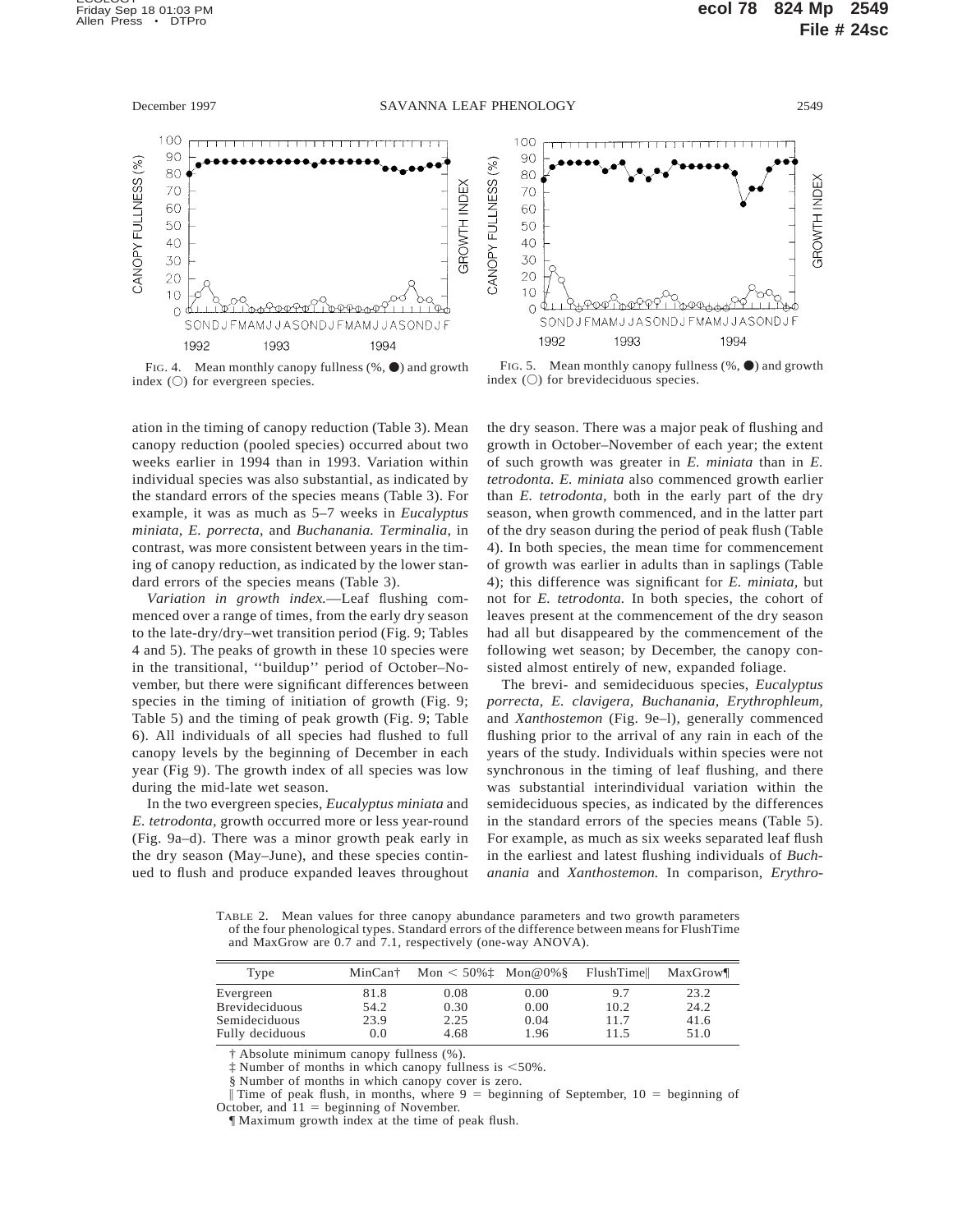

FIG. 6. Mean monthly canopy fullness  $(\% , \bullet)$  and growth index  $(O)$  for semideciduous species.

*phleum* was more synchronous, as indicated by the lower standard error.

Of the fully deciduous species, *Cochlospermum* and *Terminalia* did not flush until after the initial, patchy falls of rain (Fig. 9i–l). Flushing did not appear to occur in either *Terminalia* or *Cochlospermum* until  $\sim$ 25 mm of rain had fallen (Fig. 1), and flushing was more synchronous, than in the semideciduous species, with less than two weeks' difference between the earliest and latest flushing individuals. *Planchonia,* in contrast, was less synchronous than the other two fully deciduous species: some individuals flushed before, and others after, the first rains.

There was significant interannual variation in the timing of leaf flush in the semi- and fully deciduous species (Table 5.) Flushing commenced significantly earlier in 1992 than in either 1993 or 1994. Some species such as *Erythrophleum* were relatively consistent in flushing times between years, whereas others, such as *Terminalia,* commenced flushing one month earlier in 1992 than in 1993 and 1994.

The growth index peaked in all species 3–8 weeks after the period of minimum canopy abundance (Fig. 9), with an average time (pooled species) of about six weeks in both 1993 and 1994 (Table 6). This pattern occurred in all of the phenological groups, including the evergreens. As with growth initiation, there was significant interspecific variation in the magnitude of the delay between canopy minimum and growth peak, but there was no apparent trend between species from the different phenological groups, or between years (Table 6).

# *Variation in pre-dawn leaf water potential in relation to leaf phenology*

All species showed seasonal variation in the levels of hydration, as measured by pre-dawn leaf or stem water potential (Fig. 9). Water potentials were highest in the late wet season  $(\sim -0.1$  MPa in March). Dehydration commenced with the onset of the dry season, with water potentials falling to minimum values of



FIG. 7. Mean monthly canopy fullness  $(\%$ ,  $\bullet)$  and growth index  $(O)$  for fully deciduous species.



FIG. 8. Monthly pattern of litter fall  $(g \cdot m^{-2} \cdot tree^{-1})$ , from September 1992 to February 1995, in (a) evergreen species (*Eucalyptus miniata* and *E. tetrodonta*); (b) semideciduous species (*E. clavigera, Erythrophleum chlorostachys,* and *Xanthostemon paradoxus*); and (c) fully deciduous species (*Cochlospermum fraseri, Planchonia careya,* and *Terminalia ferdinandiana*).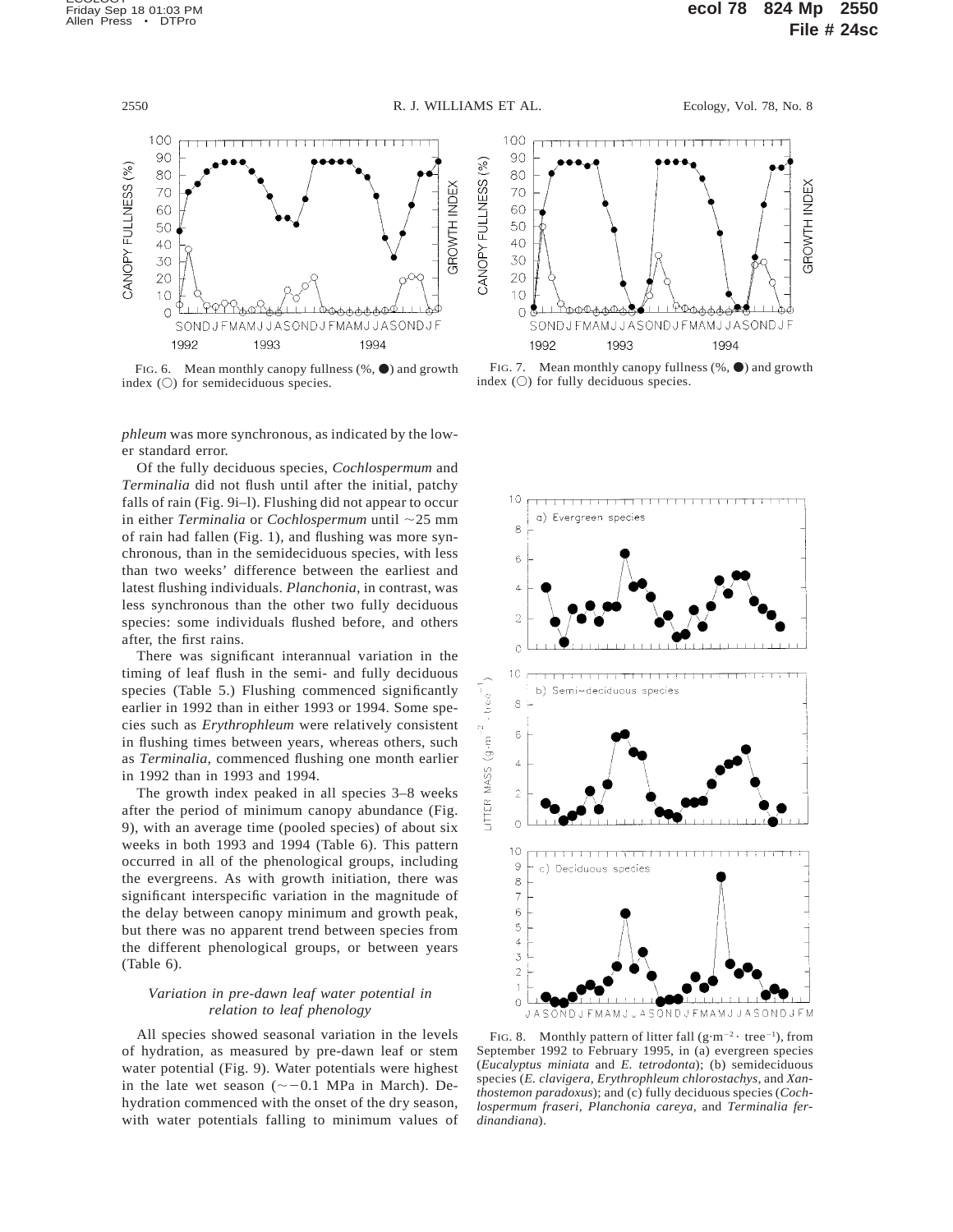

FIG. 9. Mean bimonthly values of canopy fullness (%,  $\bullet$ ; *n* = 10) and growth index ( $\circ$ ; *n* = 10) for the 10 common savanna tree species from September 1992 to February 1995. (a) *Eucalyptus miniata* (adult stage); (b) *E. tetrodonta* (adult stage); (c) *E. miniata* (sapling stage); (d) *E. tetrodonta* (sapling stage); (e) *E. porrecta*; (f) *E. clavigera*; (g) *Erythrophleum chlorostachys*; (h) *Xanthostemon paradoxus*; (i) *Buchanania obovata*; (j) *Planchonia careya*; (k) *Terminalia ferdinandiana*; (l) *Cochlospermum fraseri.* Mean pre-dawn water potential for eight of the 10 species, throughout the study period, is shown by the closed triangles (data from Duff et al. [1997]).

 $\sim$  -1 MPa to -1.5 MPa in the mid-late dry season (July–October). Water potentials rose, and hence rehydration commenced, soon after seasonal minima had been reached.

There was significant interspecific and interannual variation in these patterns. The lowest minima and lowest average values over the course of the study occurred in two of the semideciduous species (*Erythrophleum*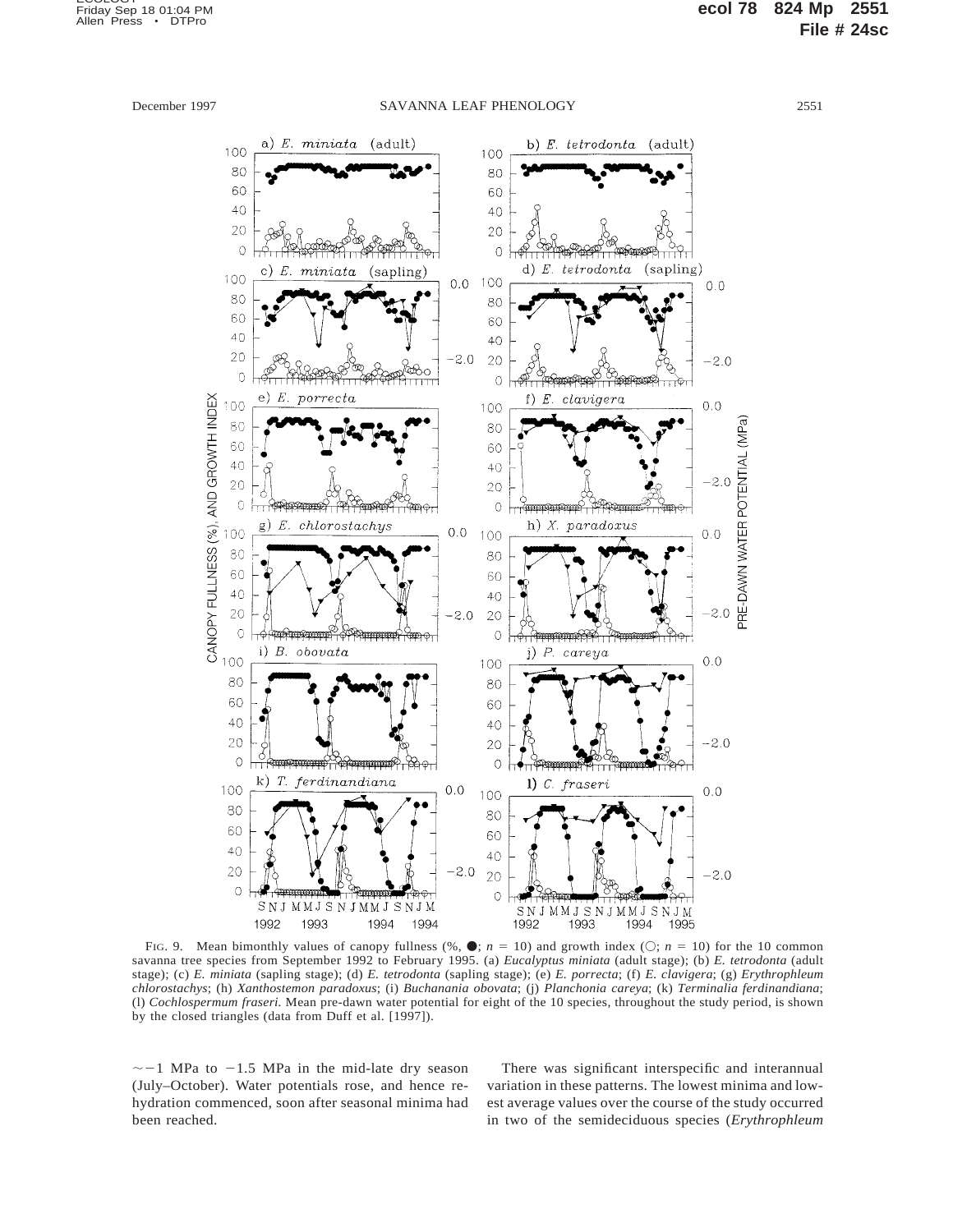TABLE 3. Mean timing of canopy reduction for 10 dominant woody species in a savanna at Solar Village, Australia. Numbers represent time (in months of the year) when canopy fullness dropped below 87.5% (the maximum value) for two consecutive bimonthly sample times. For each species,  $n = 10$  individuals.

| Species                             | Typet     | 1993  | 1994 | Mean | $1$ SE |
|-------------------------------------|-----------|-------|------|------|--------|
| Cochlospermum fraseri               | FD        | 4.65  | 4.45 | 4.55 | 0.22   |
| Terminalia ferdinandiana            | FD        | 5.90  | 5.00 | 5.45 | 0.13   |
| Planchonia careya                   | FD        | 5.80  | 5.35 | 5.58 | 0.23   |
| Eucalyptus clavigera                | <b>SD</b> | 6.75  | 6.00 | 6.38 | 0.21   |
| Buchanania obovata                  | <b>SD</b> | 6.05  | 7.70 | 6.88 | 0.26   |
| Eucalyptus porrecta                 | <b>BD</b> | 7.00  | 7.55 | 7.28 | 0.28   |
| <i>Eucalyptus miniata</i> (sapling) | EG        | 8.50  | 7.34 | 7.92 | 0.36   |
| Xanthostemon paradoxus              | <b>SD</b> | 8.45  | 8.05 | 8.25 | 0.18   |
| Eucalyptus tetrodonta (sapling)     | EG        | 8.54  | 8.23 | 8.39 | 0.18   |
| Erythrophleum chlorostachys         | <b>SD</b> | 8.70  | 8.10 | 8.40 | 0.20   |
| Eucalyptus miniata (adult)          | EG        | 9.60  | 8.60 | 9.10 | 0.44   |
| Eucalyptus tetrodonta (adult)       | EG        | 10.30 | 9.10 | 9.70 | 0.22   |
| Year mean                           |           | 7.51  | 7.14 |      |        |

† *Note:* Months of the year are represented numerically: 4.0, beginning of April; 4.5, middle of April; 5.0, beginning of May; 5.5, middle of May; 6.0, beginning of June; 8.0, beginning of August; 9.0, beginning of September; 10.0, beginning of October.

‡ Phenological types: EG, evergreen; BD, brevideciduous; SD, semideciduous; FD, fully deciduous.

*chlorostachys* and *Xanthostemon paradoxus*). *Cochlospermum fraseri, Planchonia careya,* and *Eucalyptus clavigera* showed the highest minima and least seasonal variation. The two evergreen species (*Eucalyptus miniata* and *E. tetrodonta*) and one deciduous species (*Terminalia ferdinandiana*) showed intermediate values. Minimum levels of leaf water potential were reached in July in 1993, compared with October in 1994. This was a significant interseasonal difference (Duff et al. 1997), and the difference in timing was consistent among species.

The commencement of the decrease in average predawn leaf water potential with the onset of the dry season (March–May) occurred while all species were in full canopy. This pattern was consistent between years. However, there was interannual variation in the timing of both canopy reduction and leaf flushing, with respect to the seasonal patterns of pre-dawn water potential. The period of consistent reductions in canopy abundance (Table 3) commenced at about the time of attainment of minimum water potentials in 1993, but occurred 1–2 months prior to the attainment of such minima in 1994 (Fig. 9). The initial leaf flushing in 1993 occurred 1–2 months after the attainment of the seasonal minimum in water potential (i.e., after substantial rehydration following increasing water potentials), whereas the initial leaf flushing in 1994 was more or less coincident with the occurrence of minimum water potentials (Table 5; Fig. 9).

## **DISCUSSION**

This study of a humid, eucalypt savanna in northern Australia identified a range of leaf phenologies, with respect to the degree of deciduousness, the timing of the major leaf phenophases, and the degree of synchrony both within and between species. Additionally, there was substantial variation in the timing of phenophases in relation to the seasonal patterns of wholeplant water status.

### *Phenological types and deciduousness*

We recognized four main phenological types with respect to the degree of canopy retention/deciduous-

TABLE 4. Comparative timing of initiation of growth for adults and saplings of the two dominant evergreen eucalypts, *Eucalyptus miniata* and *E. tetrodonta,* in 1993 and 1994. Numerical nomenclature is as for Table 3.

| Species                            | Stage   | 1992     | 1993  | 1994  | Mean  | 1 SE |  |  |
|------------------------------------|---------|----------|-------|-------|-------|------|--|--|
| Early dry-season flush             |         |          |       |       |       |      |  |  |
| $E$ miniata                        | Adult   | $\cdots$ | 5.35  | 4.25  | 4.80  | 0.40 |  |  |
| E tetrodonta                       | Adult   | $\cdots$ | 5.75  | 5.40  | 5.58  | 0.13 |  |  |
| E miniata                          | Sapling | $\cdots$ | 6.10  | 5.00  | 5.55  | 0.39 |  |  |
| E. tetrodonta                      | Sapling | $\cdots$ | 6.44  | 5.50  | 5.97  | 0.33 |  |  |
| Late dry-season or "buildup" flush |         |          |       |       |       |      |  |  |
| $E$ miniata                        | Adult   | 9.95     | 10.35 | 9.90  | 10.07 | 0.11 |  |  |
| E miniata                          | Sapling | 10.50    | 10.65 | 10.20 | 10.45 | 0.19 |  |  |
| E. tetrodonta                      | Adult   | 11.05    | 11.05 | 10.40 | 10.83 | 0.31 |  |  |
| E. tetrodonta                      | Sapling | 11.15    | 11.55 | 10.40 | 11.03 | 0.47 |  |  |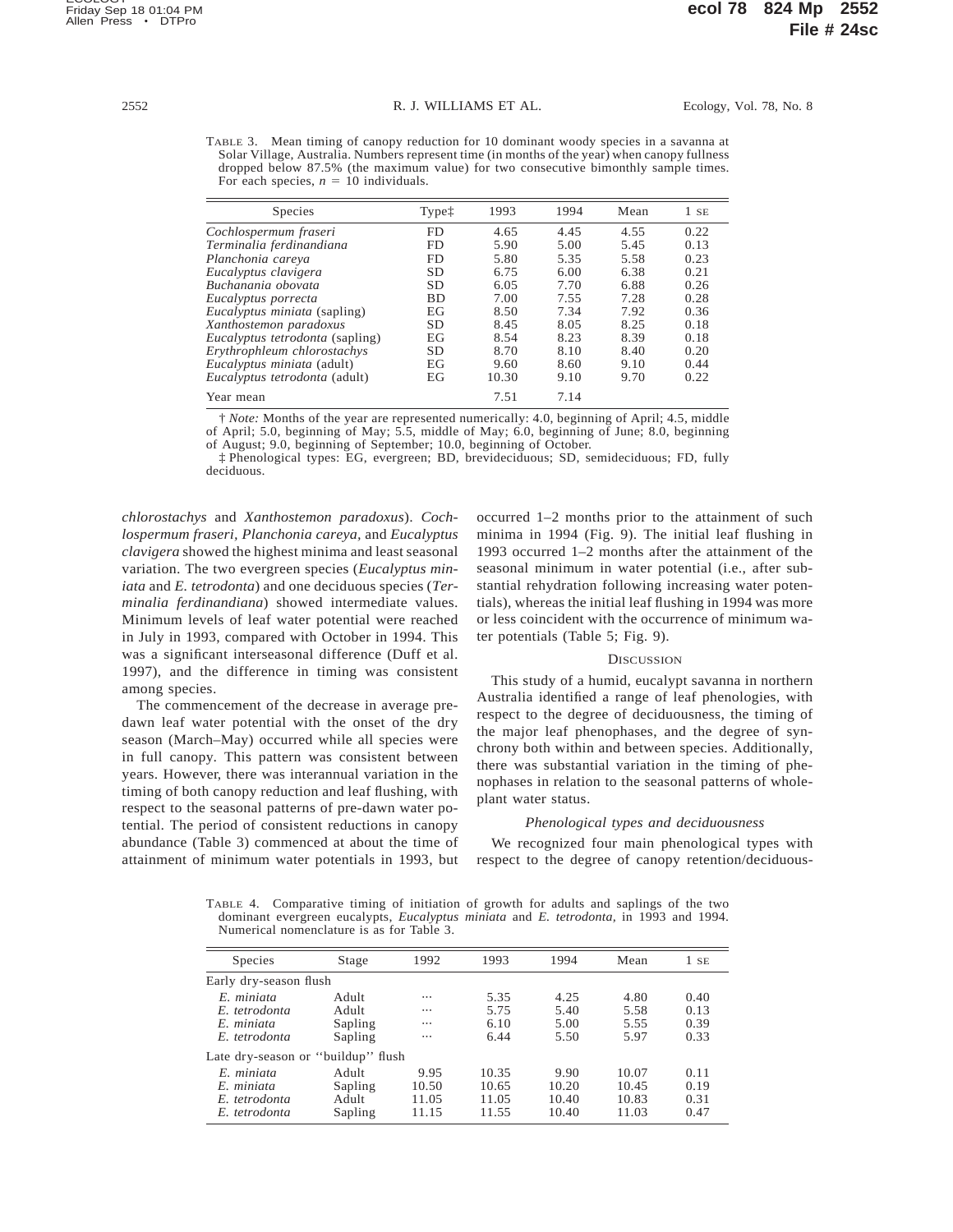TABLE 5. Mean timing of growth initiation in eight common species of semideciduous and fully deciduous woody plants in a savanna at Solar Village, Australia, in 1992, 1993, and 1994. Leaf phenological types and numerical representations of months are as in Table 3.

| <b>Species</b>              | Type      | 1992 | 1993  | 1994  | Mean  | $1$ SE |
|-----------------------------|-----------|------|-------|-------|-------|--------|
| Eucalyptus clavigera        | SD        | 8.00 | 8.40  | 7.45  | 7.95  | 0.15   |
| Eucalyptus porrecta         | <b>BD</b> | 8.45 | 8.25  | 7.80  | 8.17  | 0.23   |
| Buchanania obovata          | <b>SD</b> | 8.65 | 8.80  | 9.60  | 9.01  | 0.24   |
| Erythrophleum chlorostachys | <b>SD</b> | 9.65 | 9.80  | 9.55  | 9.67  | 0.11   |
| Planchonia careya           | FD.       | 9.25 | 9.80  | 10.25 | 9.77  | 0.25   |
| Xanthostemon paradoxus      | SD        | 9.55 | 10.50 | 9.75  | 9.93  | 0.17   |
| Cocholspermum fraseri       | FD.       | 9.51 | 9.95  | 10.40 | 9.95  | 0.08   |
| Terminalia ferdinandiana    | FD        | 9.50 | 10.55 | 10.35 | 10.13 | 0.07   |
| Year mean                   |           | 9.07 | 9.51  | 9.39  |       |        |

ness: evergreen, part- or brevideciduous, semideciduous, and fully deciduous. Deciduousness is a feature of trees within savannas across the world, with pronounced seasonal reductions in canopy cover as the dry season progresses. There appears to be considerable variation in ecosystem-level patterns of deciduousness in the world's savannas. African savannas are mainly deciduous (Menaut and Cesar 1979, Chidumayo 1990), as are those of India (Shukla and Ramakrishnan 1982, Yadava 1990). In the Ilanos savannas of South America, evergreen species predominate (Monasterio and Sarmiento 1976, Sarmiento et al. 1985), although forest patches within the Ilanos are dominated by semideciduous or fully deciduous species (Medina 1982), as are the seasonally dry forests of Costa Rica (Borchert 1994*a*).

Although about half of the species in this study were semideciduous or fully deciduous, approximately onequarter of the species, including the two community dominants, *Eucalyptus miniata* and *E. tetrodonta,* were evergreen. Because these two dominant species are evergreen, the overall projected foliage cover of the canopy (sensu Specht 1981) in this savanna remains relatively high during the dry season (Duff et al. 1997). In the evergreen species, even though canopy is maintained to relatively high levels throughout the year, leaf longevity is less than one year, as indicated by the dominance of new, expanded leaves in December and the absence by this time, of most foliage known to have been present during the dry season.

Deciduousness in *Terminalia* and *Planchonia* appears to be obligate. Experiments with dry-season irrigation on these two species at another site near Darwin indicated quite clearly that leaf fall occurred during the dry season even when soil moisture remained at field capacity (B. A. Myers, R. J. Williams, G. A. Duff, and D. Eamus, *unpublished data*). Within Australia, deciduous tree species have mainly pantropical affinities (Bowman et al. 1988) and tend to be broad-leaved. Deciduous species from a wide range of genera are a feature of other tropical eucalypt savannas in Australia (Wilson et al. 1990, Bowman et al. 1991), although the abundance of such pantropical deciduous species generally declines along a gradient of decreasing mean

TABLE 6. Mean difference in time (months) between canopy minimum and growth index maximum in 10 dominant species of woody plant in a savanna at Solar Village, Australia, 1992–1994. Leaf phenological types are as in Table 3. Adult (ad) and sapling (sa) stages of *Eucalyptus miniata* and *E. tetrodonta* are shown separately. Species are ordered from minimum to maximum values as occurred in 1993.

|                             |           | 1992†    |          |      | 1993 |      | 1994   |                |
|-----------------------------|-----------|----------|----------|------|------|------|--------|----------------|
| Species                     | Type      | Mean     | 1SE      | Mean | 1SE  | Mean | $1$ SE | $3-yr$<br>mean |
| Eucalyptus miniata (sa)     | EG        | 2.00     | 0.34     | 1.00 | 0.32 | 2.39 | 0.51   | 1.80           |
| Eucalyptus clavigera        | <b>SD</b> | 0.75     | 0.15     | 1.05 | 0.11 | 0.75 | 0.08   | 0.85           |
| Planchonia careya           | FD        |          | $\cdots$ | 1.05 | 0.40 | 1.20 | 0.46   | 2.47           |
| Erythrophleum chlorostachys | <b>SD</b> | $\cdots$ |          | 1.10 | 0.24 | 0.75 | 0.24   | 0.90           |
| Terminalia ferdinandiana    | FD        | $\cdots$ | $\cdots$ | 1.15 | 0.24 | 1.45 | 0.23   | 1.13           |
| Eucalyptus porrecta         | <b>BD</b> | 0.70     | 0.08     | 1.45 | 0.44 | 1.05 | 0.26   | 1.07           |
| Eucalyptus miniata (ad)     | EG        | 0.70     | 0.23     | 1.57 | 0.61 | 1.57 | 0.19   | 1.28           |
| Buchanania obovata          | <b>SD</b> | 1.30     | 0.11     | 1.75 | 0.19 | 1.25 | 0.28   | 1.43           |
| Eucalyptus tetrodonta (ad)  | EG        | 2.00     | 0.51     | 1.79 | 0.26 | 1.28 | 0.32   | 1.69           |
| Cochlospermum fraseri       | FD        | $\cdots$ | $\cdots$ | 2.10 | 0.18 | 1.60 | 0.15   | 1.50           |
| Xanthostemon paradoxus      | <b>SD</b> | 0.90     | 0.16     | 2.15 | 0.39 | 1.25 | 0.17   | 1.43           |
| Eucalyptus tetrodonta (sa)  | EG        | 2.30     | 0.24     | 2.56 | 0.54 | 2.39 | 0.23   | 2.41           |
| Year average                |           |          |          | 1.54 |      | 1.41 |        | 1.53           |

† Data were not available (ellipses) for several deciduous species in 1992, as the exact time of canopy minimum occurred prior to the commencement of the study.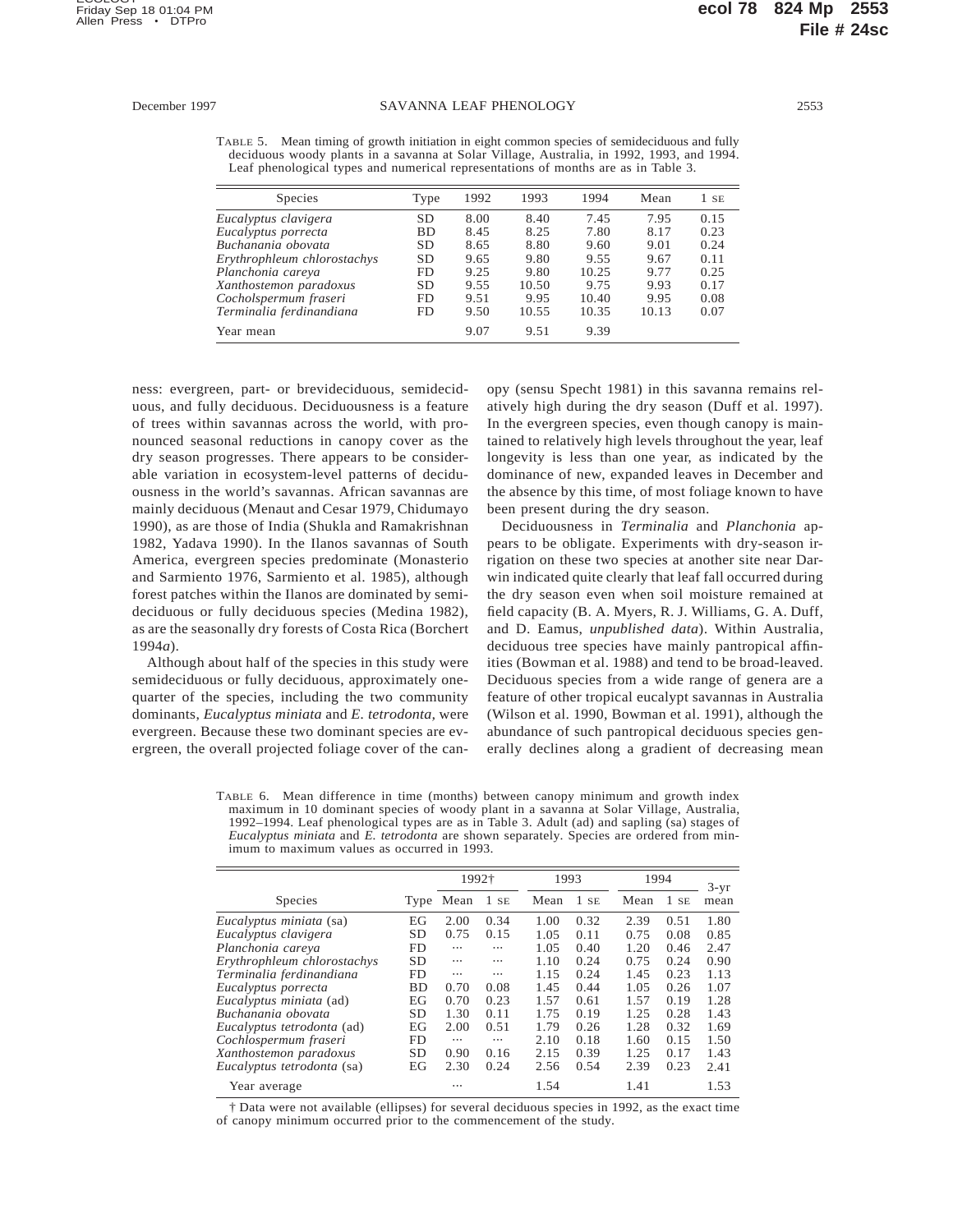annual rainfall from north to south in the Northern Territory (Egan and Williams 1995, Williams et al. 1996). This is in contrast to other tropical forests and savannas of the world, where, with increasing severity of the dry season, a greater proportion of species is deciduous (Reich 1995).

Three of the eucalypts examined in the present study were brevi- or semideciduous. The differences in the degree of deciduousness exhibited by the eucalypts in the present study may have been due to relative dominance within the forest stand. The evergreen eucalypts, *E. miniata* and *E. tetrodonta,* were substantially more abundant than the brevi- and semideciduous eucalypts (*E. bleeseri, E. porrecta,* and *E. clavigera*). Moreover, the saplings of both *E. miniata* and *E. tetrodonta* exhibited a greater degree of canopy reduction than did the adults. Thus, smaller trees might have had less access to groundwater or to deeper soil with residual soil moisture, and might have needed to shed more leaves (than larger trees of the same species) to balance transpirational area with water availability.

The differences in deciduousness among eucalypts may also be related to phylogeny. Deciduous eucalypts are known only from northern, tropical Australia; eucalypts in southern, temperate Australia are evergreen (Ashton and Attiwill 1994, Gill 1994). The deciduous eucalypts of the present study belong to the bloodwood subgenera *Corymbia* and *Blakella* (informal subgenera sensu Pryor and Johnson 1971). Species within these subgenera make up  $\sim$  50% of the eucalypt flora of northwestern Australia and include other species that are deciduous (Dunlop and Webb 1991). In contrast, the evergreen species of the present study belong to the subgenus *Eudesmia,* which has stronger phylogenetic links to subgenera that predominate in temperate Australia, *Monocalyptus* and *Symphyomyrtus,* than to *Corymbia* or *Blakella* (Ladiges et al. 1995).

Semideciduous species, which accounted for about one-quarter of the species surveyed in this study, do not appear to be a major functional group in savannas elsewhere in the world. Borchert's (1994*a*) classification of 39 tree species in Costa Rica recognized only evergreen and deciduous species. In an earlier classification, however, Reich and Borchert (1984) recognized a class of deciduous tree with asynchronous, prerain bud break (their class B species). This category appears to be similar to our semideciduous category in that, in both groups of species, leaf exchange from dry season to wet season is total, and bud break is more asynchronous among individuals in these species than it is in the fully deciduous species.

### *Leaf flush and growth*

Leaf flushing in this savanna occurred primarily in the late dry season and buildup period (August–September–October). Of the dominant species, all but two (*Terminalia* and *Cochlospermum*) flushed prior to the occurrence of any rain. Flushing before the wet season

was demonstrated by Wilson et al. (1996) in a similar community 200 km east of the present site, and by Bowman et al. (1991) for a savanna 200 km southeast of the present study site. It has been demonstrated in savannas and deciduous dry forests in the seasonal tropics elsewhere in the world by: Frankie et al. (1974) in Costa Rica; Menaut and Cesar (1979) in West Africa; Chidumayo (1990) in Zambia; Monasterio and Sarmiento (1976) in Venezuela; Shukla and Ramakrishnan (1982) in India; and Rundel and Becker (1987) in Central America. The phenomenon is not, however, universal in the savannas and forests of seasonal tropics. Flushing may commence at the beginning of the wet season (Opler et al. 1980, Prasad and Hedge 1986, Boinski and Fowler 1989, Bullock and Solis-Magallanes 1990, Borchert 1994*a*) or in the mid-wet season (Lieberman 1982, Lieberman and Lieberman 1984). The data of Frankie et al. (1974), Reich and Borchert (1984), and Borchert (1994*a*) indicate that both prerain and postrain flushing may occur in seasonally dry forests of Costa Rica, even in the same species

At Solar Village, Darwin, the peak period of leaf growth was October–November. This was 4–10 weeks after the point of minimum canopy abundance in all of the dominant species. This represents the ''leaf exchange'' pattern described for evergreen trees from other forests in the seasonal tropics (e.g., Reich and Borchert 1984, Sarmiento et al. 1985). In Costa Rica, the period of leaf exchange in the evergreen species was early in the dry season (Reich and Borchert 1984). At Solar Village, in comparison, it occurred in the late dry season. Production of new foliage more or less ceased at Solar Village soon after the commencement of the wet season, and most species were dormant by the midlate wet season. A similar pattern for the timing of dormancy has described for fully deciduous species (but apparently not for evergreen species) by Reich and Borchert (1984) in Cost Rica. Dormancy has also been described for the dry–wet transitional period for evergreen seasonal forests in West Africa (Longman and Jenik 1974), but that is clearly not the case for the present study.

The two dominant species, *Eucalyptus miniata* and *E. tetrodonta,* maintain growth throughout the dry season. They also flower during the dry season (Setterfield and Williams 1996). Dry-season growth has been demonstrated for trees in other northern Australian savannas (Fensham and Kirkpatrick 1992, Wilson et al. 1996) and elsewhere in the world (e.g., Aide 1992, although that particular study focused on the impacts of unseasonal dry-season rain). Dry-season growth has been proposed as a mechanism by which herbivory may be avoided and/or minimized (Aide 1988, 1992), although Fensham (1994) found little evidence for this in *E. miniata* or *E.tetrodonta* saplings in a savanna similar to that of the present study.

We have demonstrated substantial interspecific variation in the timing of major leaf phenological events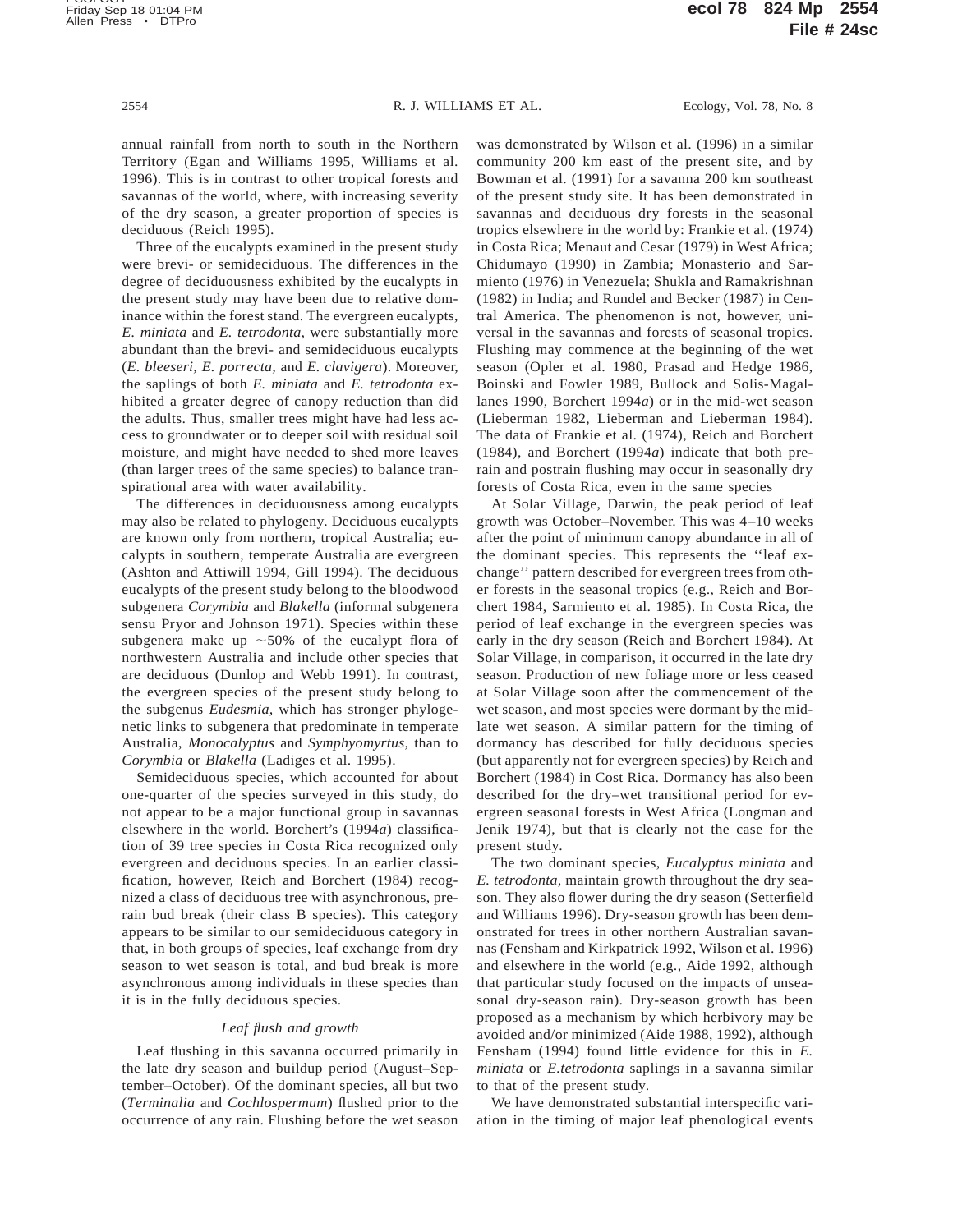such as leaf fall and leaf flush. Moreover, for some species such as *Buchanania, Xanthostemon,* and *Planchonia,* the interindividual variation in the timing of leaf fall and leaf flush is substantial. Such interindividual asynchrony in the timing of leaf flush within these deciduous and semideciduous species may reduce the impacts of regular dry-season fires, given that deciduous and semideciduous species are relatively fire sensitive (Cook and Williams 1995, Williams 1995), and that fire intensity increases as the dry season progresses (Braithwaite and Estbergs 1985, Williams 1995, Williams et al. 1997).

# *Leaf phenology in Australia's humid wet–dry tropics: climate, synchrony, water status, and potential causative factors*

We have demonstrated significant interannual, interspecific, and intraspecific differences in the timing of leaf phenophases. The timing of these events in relation to variation in climate and internal plant water status raises questions concerning the causative factors associated with observed phenological patterns, a major issue in the ecology of the seasonal tropics.

In terms of floral and leaf phenology, there is a variety of opinion on the respective importance of exogenous, climatic triggers (e.g., van Schaik et al. 1993), vs. endogenous, whole-plant control (e.g., Reich and Borchert 1982, 1984, Borchert 1994*a*, *b*, *c*). Rapid decreases in soil moisture with the onset of the dry season have been associated with leaf fall (Reich and Borchert 1984). Wright and Cornejo (1990), however, found that dry-season irrigation had relatively little impact on the patterns of leaf fall. Hypotheses concerning the relationship between the timing of leaf flushing and growth and a number of potential climatic cues have been put forward by, for example, Opler et al. (1976; day length), Specht (1986; temperature), and Wright and van Schaik (1994; irradiance). Increases in soil moisture with the onset of the wet season may also act as a trigger to leaf flushing, where this phenomenon clearly occurs after the first rains. In contrast, Borchert (1980, 1994*a*), Reich and Borchert (1982, 1984), and Reich (1995) argue that the timing of flushing is controlled primarily endogenously (within the whole plant) via stem rehydration, following leaf loss, during the dry season. These authors argue against the need to view the timing of phenophases as being under the primary control of environmental cues, although, as Reich (1995) indicates, whole-plant mechanisms may be modified by environmental conditions. Similarly, Wang et al. (1992) argue for endogenous whole-plant control of bud burst, on the basis of correlations between the timing of bud burst and refilling of xylem elements following embolism.

Species remaining evergreen through the dry season are hypothesized to have access to groundwater (Borchert 1994*a*, Nepstad et al. 1994). Although this is most likely to be the case in the present study, the seasonal

variation in pre-dawn water potential values was, in general, more extreme in the evergreen and semideciduous species than in the fully deciduous species. This is in contrast to the patterns observed for deciduous and evergreen species by Sobrado (1986). Moreover, the seasonal water potential minima of the present study (between  $-0.5$  and  $-2.0$  MPa) were considerably higher than those of Sobrado (1986), who reported minima in the range of  $-2$  to  $-3$  MPa for a site in Venezuela where annual rainfall was  $\sim$ 900 mm. Borchert (1994*b*, *c*) reported minimum leaf water potential values of  $-2$  to  $-3$  MPa for deciduous species at a site in Costa Rica where rainfall was more similar to that of the Darwin region  $(\sim 1500 \text{ mm})$ .

In the present study, leaf fall in two of the three fully deciduous species, *Cochlospermum* and *Terminalia,* commenced in the wet–dry transition period, at or about the time of attainment of seasonal minima in predawn leaf water potentials. This period is also a time of rapid decreases in both soil moisture (Fig. 1c) and relative humidity (Fig. 1b; Duff et al. 1997). Moreover, conductance in each of these three species appears to be very sensitive to both seasonal and diurnal changes in VPD (Myers et al. 1997). Thus, leaf fall in these deciduous species may be associated with declines in atmospheric moisture, in addition to declining internal water deficits (Duff et al. 1997).

The present data, and those of Duff et al. (1997) and Myers et al. (1997), lend general support to the Reich– Borchert hypothesis that flushing is determined by changes in the internal water status of the whole plant. In 1993, in all species (evergreen, semideciduous, and fully deciduous), there was a rapid decline in pre-dawn leaf water potential during the early part of the dry season, from average levels of  $\sim$  -0.25 MPa in April to  $-1.5$  MPa in June. Such declines reflect the decreased availability of water in the upper soil profile and increased evaporative demand. In all species, however, pre-dawn water potential subsequently rose to  $\sim$  -1.0 to -0.5 MPa between June and August. This rise in water potential was coincident with the period of leaflessness in the deciduous species and the period of maximum canopy decline in the semideciduous species. In the evergreen species, however, the rise in water potential occurred prior to any reduction in canopy decline. The substantial interannual variability in the timing of flushing indicates that photoperiod is an unlikely trigger.

Stem rehydration occurred in all species prior to the arrival of any rain. Flushing in the semideciduous and fully deciduous species occurred after the initial rises in water potential from the seasonal minima, but prior to the attainment of maximal water potentials during the mid-late wet season. This indicates that stem rehydration, as a consequence of the reduction in leaf area in the semi- and fully deciduous species, resulted in the near reattainment, by the late dry season, of water potentials similar to those of the mid-late wet season.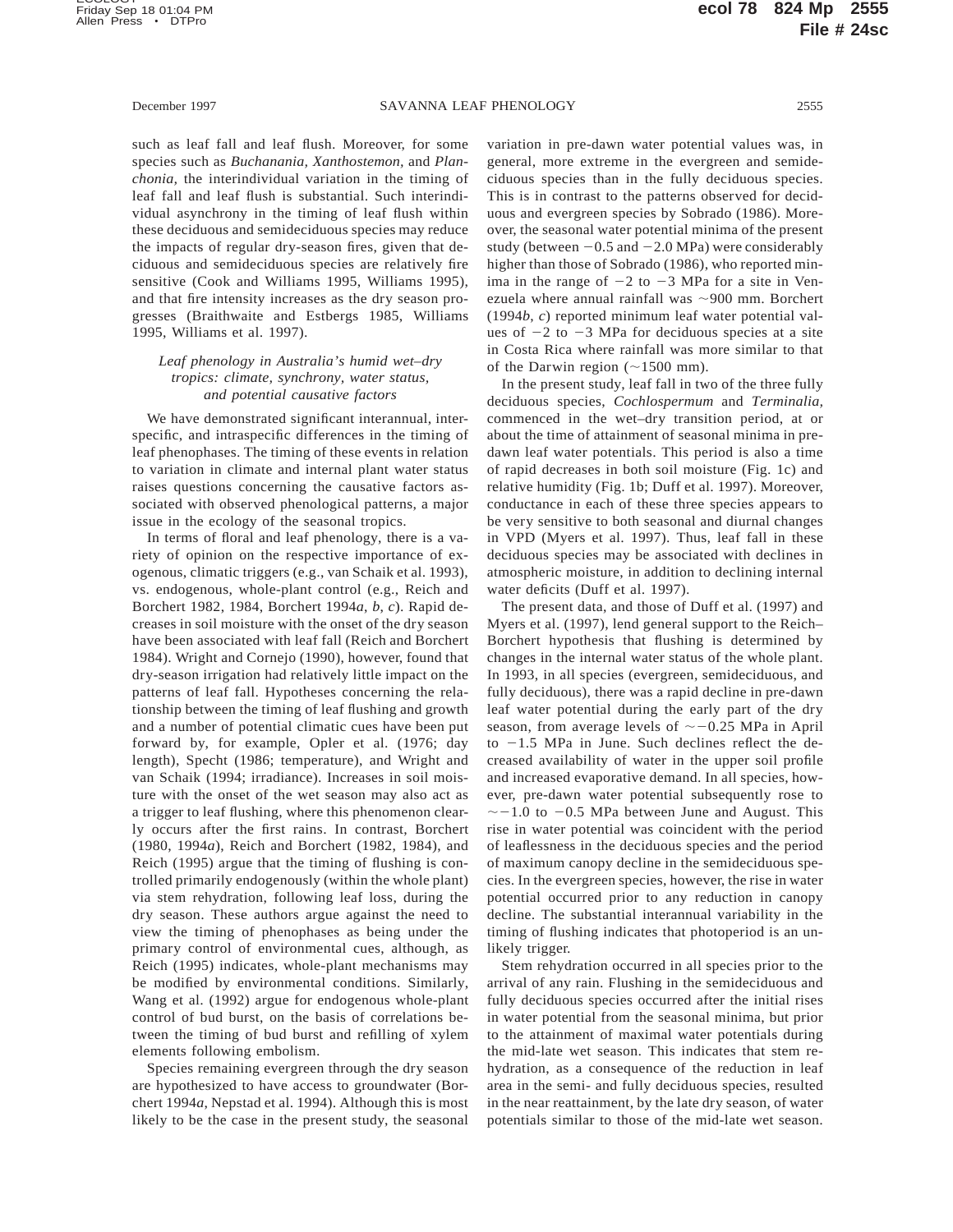Soil moisture levels at 1 m did not drop below 10% (volumetric) (i.e., permanent wilting point) at any time during the dry season of 1993, indicating that sufficient soil moisture reserves were available to support this process.

Increases in plant water potential in the semideciduous species occurred prior to the attainment of minimum canopy levels, indicating a potentially more complex control of transpiration than just simple leaf fall. Increased VPD, with the onset of the dry season, and consequent reductions in leaf conductance to water vapor, may account for such patterns in semideciduous species (Duff et al. 1997, Myers et al. 1997). Moreover, flushing occurred only after the initial rains in two of the three fully deciduous species (*Cochlospermum* and *Terminalia*), despite the occurrence of stem rehydration during the course of the dry season, indicating that, in these two species, increases in soil moisture with the commencement of the rains are also needed to trigger leaf flushing.

Our data show that, in several respects, the leaf phenology of trees in the Australian wet–dry tropics differs from that in other wet–dry tropical areas of the world. There appears to be a suite of semideciduous species, a life-form that appears to be uncommon in other regions of the world. Seasonal minima in pre-dawn water potential appear to be relatively high, particularly in the semideciduous species. However, despite these differences, the major phenophases appear to be under the control of the internal water status of the tree, as has been shown elsewhere in the seasonal tropics where leaf phenology has been studied in relation to tree water status.

#### **ACKNOWLEDGMENTS**

This study was supported by an Australian Research Council Large Grant. Ben Burchett, Jack Cusack, Bill Faylinson, Ian Fordyce, and Paul Varjak assisted with data collection. Eric Oldthwaite (Australian Bureau of Meteorology) provided unpublished climatic data. The manuscript was improved by the comments of D. H. Ashton, O. J. Berman, R. Borchert, C. R. Dunlop, A. M. Gill, R. H. Groves, H. G. Nelson, P. B. Reich, and J. C. Z. Woinarski. This is Tropical Ecosystems Research Centre Publication Number 955.

#### LITERATURE CITED

- Aide, T. M. 1988. Herbivory as a selective agent on the timing of leaf production in a tropical understorey community. Nature **336**:574–575.
- . 1992. Dry season leaf production: an escape from herbivory. Biotropica **24**:532–537.
- Ashton, D. H., and P. M. Attiwill. 1994. Tall open-forests. Pages 157–196 *in* R. H. Groves, editor Australian Vegetation. Cambridge University Press, Cambridge, UK.
- Boinski, S., and N. L. Fowler. 1989. Seasonal patterns in a tropical lowland forest. Biotropica **21**:223–233.
- Borchert, R. 1980. Phenology and ecophysiology of tropical trees: *Erythrina poeppigiana* O. F. Cook. Ecology **61**: 1065–1074.
- . 1994*a.* Soil and stem water storage determine phenology and distribution of tropical dry forest trees. Ecology **75**:1437–1449.
- . 1994*b.* Water status and development of tropical trees during seasonal drought. Trees **8**:115–125.
- . 1994*c.* Induction of rehydration and bud break by irrigation or rain in deciduous trees of a tropical dry forest in Costa Rica. Trees **8**:198–204.
- Bowman, D. M. J. S., B. A. Wilson, and C. R. Dunlop. 1988. Preliminary biogeographic analysis of the Northern Territory vascular flora. Australian Journal of Botany **36**: 503–517.
- Bowman, D. M. J. S., B. A. Wilson, and J. C. Z. Woinarski. 1991. Floristic and phenological variation in a northern Australian rocky *Eucalyptus* savanna. Proceedings of the Royal Society of Queensland **101**:79–90.
- Bowman, D. M. J. S., J. C. Z. Woinarski, and K. A. Menkhorst. 1993. Environmental correlates of tree species diversity in Stage III of Kakadu National Park, northern Australia. Australian Journal of Botany **41**:649–660.
- Braithwaite, R. W. and J. A. Estbergs. 1985. Fire pattern and woody vegetation trends in the Alligator Rivers region of northern Australia. Pages 359–364 *in* J. C. Tothill and J. J. Mott, editors. Ecology and management of the world's tropical savannas. Australian Academy of Science, Canberra, Australia.
- Braithwaite, R. W., and J. Estbergs. 1988. Tuning in to the six seasons of the wet–dry tropics. Australian Natural History **22**:445–449.
- Brouliere, F., editor. 1983. Ecosystems of the world. 13. Tropical savannas. Elsevier, Amsterdam, The Netherlands.
- Bullock, S. H., and J. A. Solis-Magallanes. 1990. Phenology of canopy trees of a tropical deciduous forest in Mexico. Biotropica **22**:22–35.
- Bureau of Meteorology. 1988. Climatic averages, Australia. Australian Government Printing Service, Canberra, Australia.
- Burrows, D. M., and W. H. Burrows. 1992. Seed production and litter fall in some eucalypt communities in central Queensland. Australian Journal of Botany **40**:389–403.
- Chidumayo, E. N. 1990. Aboveground woody biomass structure and productivity in a Zambian woodland. Forest Ecology and Management **36**:33–46.
- Cook, G. D., and R. J. Williams. 1995. Is fire protection a greater risk to tree survival than prescribed burning? The effects of a single fire in a fire-protected savanna at Kapalga, Kakadu National Park. Proceedings, Bushfires'95, Hobart, Australia.
- Duff, G. A., B. A. Myers, R. J. Williams, D. Eamus, I. Fordyce, and A. O'Grady. 1997. Seasonal patterns in canopy cover and microclimate in a tropical savanna near Darwin, northern Australia. Australian Journal of Botany **45**:211–224.
- Dunlop, C. R., G. J. Leach, P. K. Latz, M. J. Barritt, I. D. Cowie, and D. E. Albrecht. 1990. Checklist of vascular plants of the Northern Territory, Australia. Conservation Commission of the Northern Territory, Darwin, Australia.
- Dunlop, C. R., and L. J. Webb. 1991. Flora and vegetation. Pages 41–61 *in* C. D. Haynes, M. G. Ridpath, and M. A. J. Williams, editors. Monsoonal Australia: landscape, ecology and man in the northern lowlands. Balkema, Rotterdam, The Netherlands.
- Egan, J. L., and R. J. Williams. 1995. Life-form distributions of woodland plant species along a moisture availability gradient in Australia's monsoonal tropics. Australian Systematic Botany **9**:205–217.
- Fensham, R. J. 1990. Interactive effects of fire frequency and site factors in tropical *Eucalyptus* forests. Australian Journal of Ecology **15**:255–266.
- . 1994. Phytophagous insect–woody sprout interactions in tropical eucalypt forest. I. Insect herbivory. Australian Journal of Ecology **19**:178–188.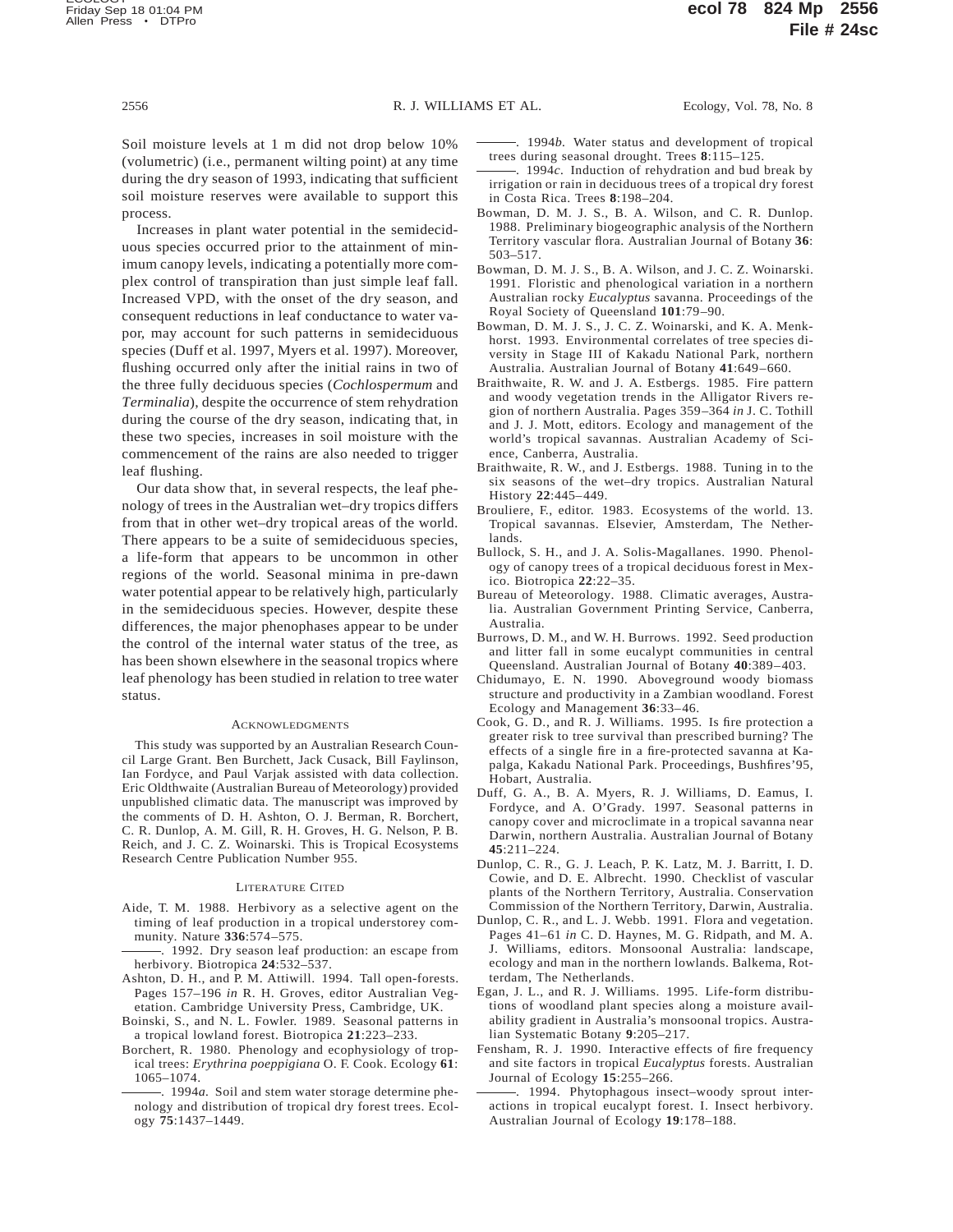- Fensham, R. J., and D. M. J. S. Bowman. 1992. Stand structure and the influence of overwood on regeneration in tropical eucalypt forest on Melville Island. Australian Journal of Botany **40**:335–352.
- Fensham, R. J., and J. B. Kirkpatrick. 1992. Soil characteristics and tree species distribution in the savanna of Melville Island, Northern Territory. Australian Journal of Botany **40**:311–333.
- Frankie, G. W., H. G. Baker, and P. A. Opler. 1974. Comparative phenological studies of trees in tropical wet and dry forests in the lowlands of Costa Rica. Journal of Ecology **62**:881–919.
- Genstat 5 Committee. 1994. Genstat 5 release 3 reference manual. Clarendon, Oxford, UK.
- Gill, A. M. 1994. *Eucalyptus* open-forests. Pages 197–226 *in* R. H. Groves, editor. Australian vegetation. Cambridge University Press, Cambridge, UK.
- Huntley, B. J., and B. H. Walker, editors. 1985. Ecology of tropical savannas. Ecological Studies Series Number 42. Springer-Verlag, New York, New York, USA.
- Ladiges, P. Y., F. Udovicic, and A. Drinnan. 1995. Eucalypt phylogeny: molecules and morphology. Australian Systematic Botany **8**:483–497.
- Liebermann, D. 1982. Seasonality and phenology in a dry tropical forest in Ghana. Journal of Ecology **70**:791–806.
- Liebermann, D., and M. Liebermann. 1984. The causes and consequences of synchronous flushing in a dry tropical forest. Biotropica **16**:193–201.
- Longman, K. A., and J. Jenik. 1974. Tropical forest and its environment. Longman, London, UK.
- McDonald, N. S., and J. McAlpine. 1991. Floods and drought: the northern climate. Pages 19–29 *in* C. D. Haynes, M. G. Ridpath, and M. A. J. Williams, editors. Monsoonal Australia: landscape, ecology and man in the northern lowlands. Balkema, Rotterdam, The Netherlands.
- Medina, E. 1982. Physiological ecology of neotropical savanna plants. Pages 308–335 *in* B. J. Huntley and B. H. Walker, editors. Ecology of tropical savannas. Ecological Studies Series Number 42. Springer-Verlag, New York, New York, USA.
- Medina, E., and J. F. Silva. 1990. Savannas of northern South America: a steady state regulated by water–fire interactions on a background of low nutrient availability. Journal of Biogeography **17**:403–413.
- Menaut, J. C., and J. Cesar. 1979. Structure and primary productivity of Lamto savannas, Ivory Coast. Ecology **60**: 1197–1210.
- Monasterio, M., and G. Sarmiento. 1976. Phenological strategies of plant species in the tropical savanna in the semideciduous forest of the Venezuelen llanos. Journal of Biogeography **3**:325–356.
- Myers, B. A., G. A. Duff, D. Eamus, R. J. Williams, I. Fordyce, and A. O'Grady. 1997. Seasonal variation in water relations of trees in a tropical savanna near Darwin, northern Australia. Australian Journal of Botany **45**:225– 240.
- Nepstad, D. C., C. R. de Carvalho, E. A. Davidson, P. H. Jipp, P. A. Lefebrve, G. H. Negreiros, E. D. da Silva, T. A. Stone, S. E. Trumbore, and S. Vieria. 1994. The role of deep roots in the hydrological and carbon cycles of Amazonian forests and pastures. Nature **372**:666–669.
- Opler, P. A., G. W. Frankie, and H. G. Baker. 1976. Rainfall as a factor in the release, timing, and synchronization of anthesis by tropical trees and shrubs. Journal of Biogeography **3**:231–236.
- Opler, P. A., G. W. Frankie, and H. G. Baker. 1980. Comparative phenological studies of treelet and shrub species in tropical wet and dry forests in the lowlands of Costa Rica. Journal of Ecology **68**:167–188.
- Prasad, S. N., and M. Hedge. 1986. Phenology and seasonality in the tropical deciduous forest of Bandipur, South India. Proceedings of the Indian Academy of Science (Plant Science) **96**:121–133.
- Pryor, L. D., and L. A. S. Johnson. 1971. A classification of the eucalypts. Australian National University, Canberra, Australia.
- Reich, P. B. 1995. Phenology of tropical forests: patterns, causes, and consequences. Canadian Journal of Botany **73**:164–174.
- Reich, P. B., and R. Borchert. 1982. Phenology and ecophysiology of the tropical tree *Tabebuia neochrysantha* (Bignoniaceae). Ecology **63**:294–299.
- Reich, P. B., and R. Borchert. 1984. Water stress and tree phenology in a tropical dry forest in the lowlands of Costa Rica. Journal of Ecology **72**:61–74.
- Rundel, P. W., and P. F. Becker. 1987. Cambios estacionales en las relaciones hidricias y en la fenologia vegetativa de plantas del estrata bajo del bosque tropical de la Isla de Barro Colorado, Panama. Revista de Biologia Tropical **35**: 71–84.
- Sarmiento, G., G. Goldstein, and F. Meinzer. 1985. Adaptive strategies of woody species in neotropical savannas. Biological Review **60**:315–355.
- Sarmiento, G., and M. Monasterio. 1983. Life-forms and phenology. Pages 79–108 *in* F. Brouliere, editor. Ecosystems of the world. 13. Tropical savannas. Elsevier, Amsterdam, The Netherlands.
- Setterfield, S. A., and R. J. Williams. 1996. Patterns of flowering and seed production in *Eucalyptus miniata* and *E. tetrodonta* in a tropical savanna woodland, northern Australia. Australian Journal of Botany **44**:107–122.
- Shukla, R. P., and P. S. Ramakrishnan. 1982. Phenology of trees in a subtropical forest in northeastern India. Vegetatio **49**:103–109.
- Sobrado, M. 1986. Aspects of tissue water relations and seasonal changes of leaf water potential components of evergreen and deciduous species coexisting in tropical dry forests. Oecologia (Berlin) **68**:413–416.
- Specht, R. L. 1981. Foliage projective cover and standing biomass. Pages 10–21 *in* A. N. Gillison and D. J. Anderson, editors. Vegetation classification in Australia. CSIRO, Canberra, Australia.
- . 1986. Phenology. Pages 78–91 *in* H. T. Clifford and R. L. Specht, editors. Tropical plant communities: their resilience, functioning, and management. Department of Botany, University of Queensland, Brisbane, Australia.
- Taylor, J. A., and D. Tulloch. 1985. Rainfall in the wet– dry tropics: Extreme events at Darwin and similarities between years in the period 1870–1983. Australian Journal of Ecology **10**:281–295.
- Tothill, J. C., and J. J. Mott, editors. 1985. Ecology and management of the world's savannas. Australian Academy of Science, Canberra, Australia.
- van Schaik, C. P., J. W. Terborgh, and S. J. Wright. 1993. The phenology of tropical forests: adaptive significance and consequences for primary producers. Annual Review of Ecology and Systematics **24**:353–377.
- Wang, J., N. E. Ives, and M. J. Lechowicz. 1992. The relation of foliar phenology to xylem embolism in trees. Functional Ecology **6**:469–475.
- Williams, R. J. 1995. Tree mortality in relation to fire intensity in a tropical savanna of the Kakadu region, Northern Territory, Australia. CALMScience Supplement **4**:77– 82.
- Williams, R. J., G. A. Duff, D. M. J. S. Bowman, and G. A. Cook. 1996. Variation in the composition and structure of tropical savannas as a function of rainfall and soil